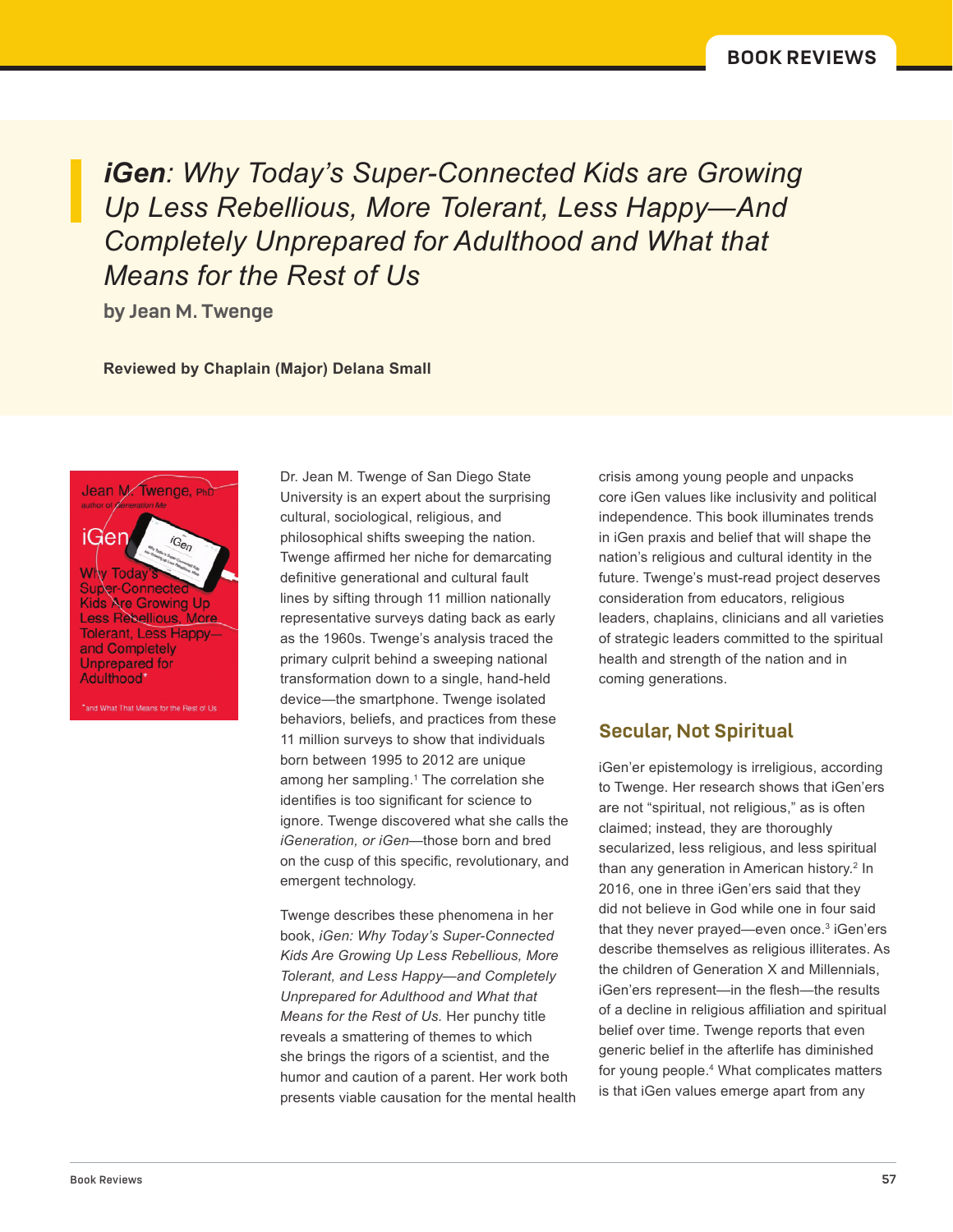religious orientation, or at times, in reaction against to organized religion. The "elephant in the room," as Twenge quips, is distrust among iGen'ers (and the Millennials preceding them) in institutional religion. This is particularly the case because they view institutional religion as a platform for things that are antithetical to their values, such as antigay agendas.5 Despite some religious denominations' efforts to align religion with iGen values, many iGen'ers have entirely disengaged. Twenge predicts a fundamental transformation in American religion in the wake of a lack of religious nurturing in the upbringing of iGen'ers or broad societal expectations that affirm the need for and practice of for religious affiliation, institutional religion, spirituality, and all things ethereal.

A possible byproduct of this dissociation from religion remains an uptick in polarization across American socioeconomic, racial, and regional groups. While Twenge reports a general, staggering decline of religious adherents within the iGen population, she draws out nuances in the rates of decline across demographics. Young white adolescents, for instance, are attending religious services at a far lesser rate than young Black adolescents. This demographic divide is amplified as Twenge explores the sharp contrasts in general religious beliefs across these planes of difference. Ironically, in a time of declining religious adherence, religious identity remains a powerful force for instilling difference.<sup>6</sup>

This disenchantment with religion and spirituality has left iGen'ers increasingly ill-equipped to address or even recognize spiritual concerns. iGen'ers tend to leverage the language of other domains to express the intangible, transcendent, and even the components of the self. Twenge cites well-known rhetoric among theologians and sociologists who

suggest iGen'ers' movement toward "moralistic therapeutic deism."7 Science is a primary conduit for iGen'ers to express belief and explain all existence.<sup>8</sup> Yet iGen spiritual appetites, declared or otherwise, are unsatiated; Twenge chronicles how ultra-connectivity silences this generation's need for silence.

## **No More Silence and Solitude?**

In the late-nineteenth century, spiritual seekers aggressively retreated from the "noisy society" of the newly urbanized, industrialized world. Modern marvels like the steam engine, assembly line, telephone, and automobile dashed into the imaginations and realities of everyday people. The collision of innovation and tradition resulted in a cacophony of shifting culture. These transformations progressed society gradually, and perhaps subliminally, to disaffiliate the average person from nature, rest, and the village. In response to this changing world, vested agents of both religion and spirituality reaffirmed the value of silence and solitude over and against the noise in ways both traditional and novel. Harnessing emerging and ancient spiritual disciplines revitalized spiritual seekers and provided ways to calibrate the soul. As solitude became vogue, religious and spiritual practitioners enjoyed its restorative powers to the mind, the body, and the soul.<sup>9</sup>

This natural human instinct to withdraw into the power of silence and solitude is disrupted by the smartphone. Smartphones connect people to one another in ways that can crowd out spaces and times for silences and solitude. According to Twenge smartphones to reach market saturation in eight short years. The ubiquity of the smartphone marked an unprecedented

epoch in human history.10 No technology in human history—not even the wheel or the printing press—achieved such global domination so quickly. These devices inundated humans in less than a decade and since have become part of everyday life for most cultures across the globe. Today, iGen'ers (along with their parents and grandparents) reach for their smartphones first thing in the morning and the last thing before bed.<sup>11</sup> Constant connectivity, Twenge reports, leaves iGen'ers feeling unable to unplug. One teen admits that the continuous texting from friends feels like incessant tapping on her shoulder.12 While the average adolescent spends roughly 17 hours a day attending school, sleeping, doing homework, and participating in extracurricular activities, he or she still spends six hours engaged with social media on his or her smartphone.<sup>13</sup> The bustling world that Emerson, Thoreau, and Alger escaped periodically has followed iGen'ers into their classrooms, locker rooms, living rooms, and bedrooms. The elusive silence and solitude, desired in and achieved by bygone eras, evades the smartphone generations, and the iGen in particular.

Twenge charts the toll that forgoing silence and solitude has had on America's iGen. Reading in general, whether in print or on digital platforms, has declined among this generation exponentially in the last almost two decades. According to a twelve-year-old iGen'er that Twenge interviewed, reading proves difficult because, as this tween says, "I just can't sit still and be superquiet."<sup>14</sup> Another student admitted lacking the patience to read, particularly because books are "boring" compared to immediate entertainment that is digitally available and visually stimulating. Standardized test scores also reflect a generation that is struggling to sit still. Written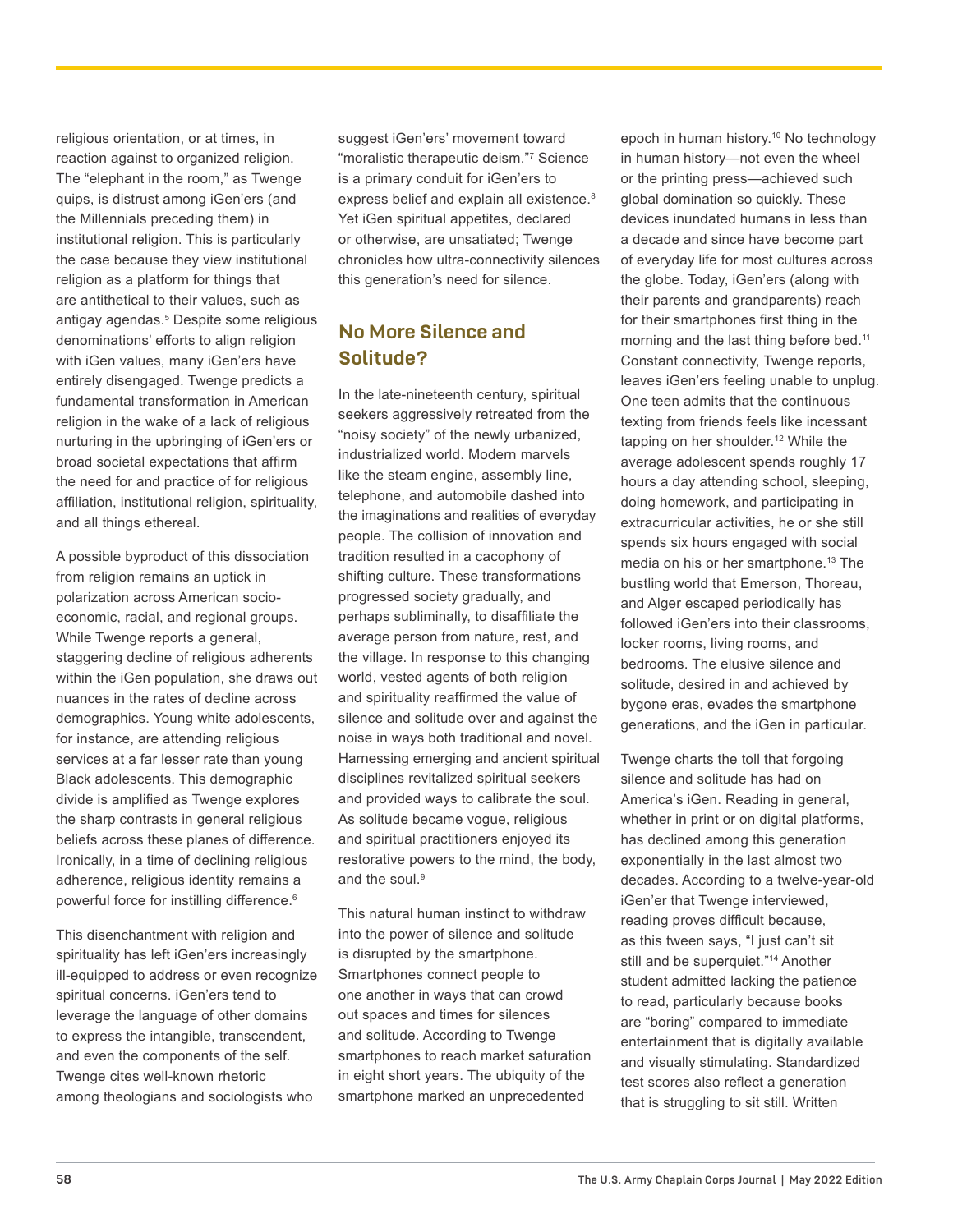scores and assessments of critical reading skills reveal startling declines even from the Millennials a generation before.<sup>15</sup> With YouTube, Twitter, and Netflix at one's fingertips, disconnecting and achieving silence is difficult to experience.<sup>16</sup> Hyper connectivity is leaving iGen'ers overstimulated and spiritually undernourished especially when a growing disinterest in general reading can lead to religious and spiritual illiteracy of sacred texts. Twenge bemoans that forgoing healthy solitude for hyper connectivity ultimately is recasting the iGen from the most linked generation of all time to the loneliest.

## **Cyber Communities and Lingering Loneliness**

The Internet and smartphone introduced unprecedented connectivity for human beings. While earlier media afforded novel forms of long-distance communication, the Internet and the iPhone introduced seemingly face-to-face communication, including FaceTime, Zoom, and Microsoft Teams, in a development that rivaled technologies only dreamed of in science fiction like *Back to the Future* or *Star Trek*. Physical human connection and community have been harmed; human relationships and communities migrated to mystical platforms of the virtual, invisible, and the ultimately impersonal.

Twenge suggests physical human connection as a protective factor against mental illness among iGen. One study of iGen adults revealed that those who frequently opted for Facebook connection rather than in-person encounters experienced more mental illness and less life satisfaction. Conversely, those who communed with others in the flesh and in the same room—experienced improved mental health and expressed more satisfaction in life.<sup>17</sup> Twenge further expounds that daily social networking in lieu of in-person connection compromised mental health by increasing feelings of loneliness, isolation, and exclusion.<sup>18</sup> Additionally, obsession in teens with phones and social media actually interferes with in-person contact, drawing them away from others at school and social gatherings and pulling them back to their screens.19 Such behaviors produce higher risks forvand rates of depression among teens, while activities like playing sports or attending religious services, which are not dependent on phones, reduce this risk by almost 27 percent.<sup>20</sup>

This epidemic of loneliness is particularly surprising among iGen'ers when one considers this generation's capacity for healthy community. Twenge acknowledges an affinity for philanthropy and charity among iGen individuals. Following the 2009 economic recession, many hoped that the iGen, then children, would transform culture, particularly in the areas of economic restraint and social reform.<sup>21</sup> Twenge reports that these are the values that iGen'ers express across their social media platforms. iGen activists enthusiastically leverage social media to engage their political preferences and beliefs and to support their causes; the challenge, Twenge remarks, remains that of matching words and deeds.<sup>22</sup> Twenge encourages drawing out iGen'ers from their "echo chambers" as they "cluster" exclusively with other like-minded people on their social media platforms.<sup>23</sup> Bridging iGen'er ideals and practice may be the solvent for which they long so deeply.

### **Conclusion**

Twenge exposes the longings among America's youth for community, connection, and spirituality through empirical research. Twenge's project is about the problems experienced among the iGen, their parents, and the generations navigating new technologies, post religious landscapes, and political polarization. In writing of these subjects, she offers solutions to be considered and applied in all arenas of strategic change. This book is a vital resource for those hoping to understand our culture and promote such positive change.

Today, **Chaplain (Major) Delana Small** is serving in the United States Army Institute for Religious Leadership (USA-IRL), Fort Jackson, South Carolina. In this strategic capacity, Delana is helping modernize the resources and practices of the Chaplain Corps to help build healthy Army communities and empower life-change in Soldiers, Families, and Civilians.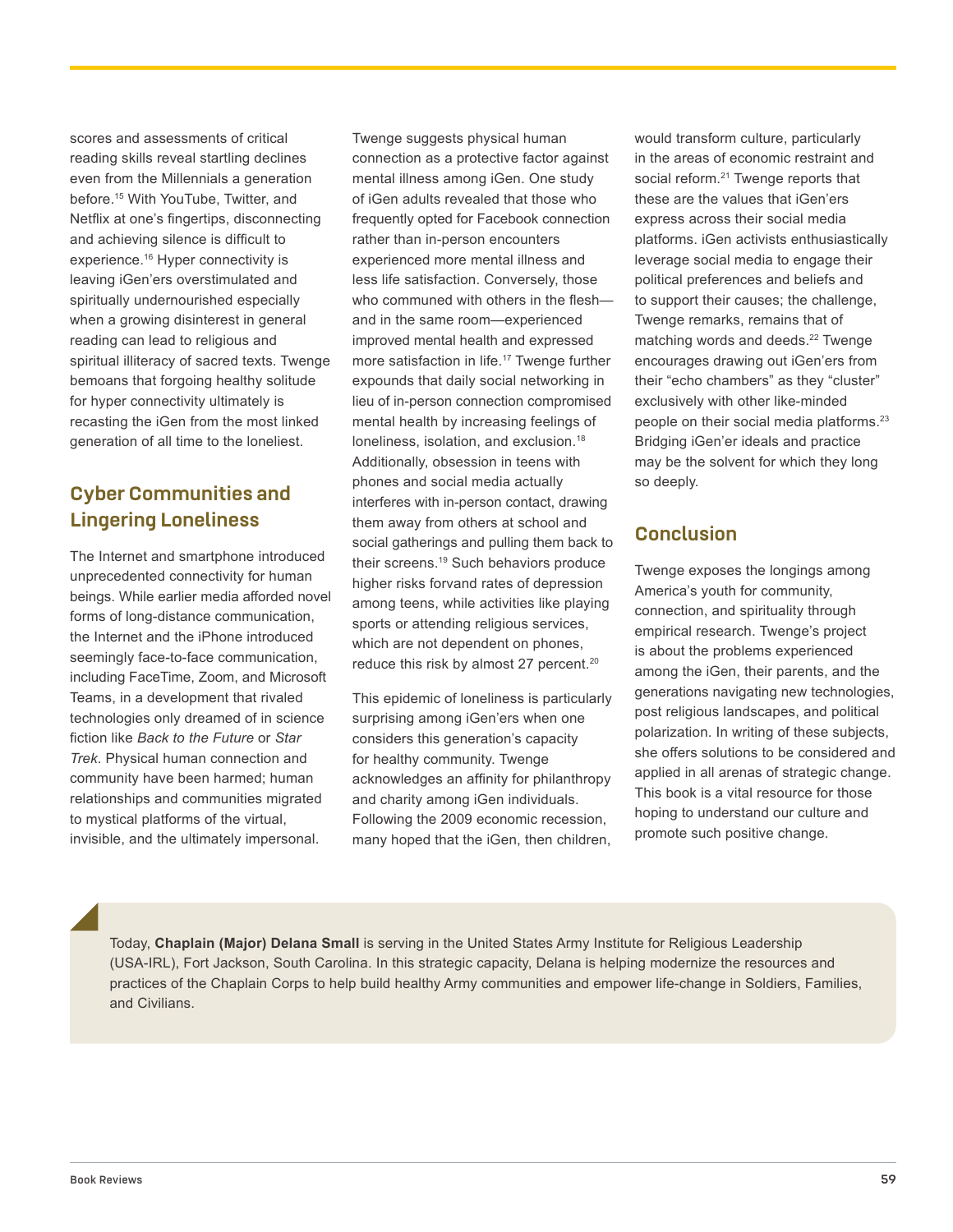#### NOTES

- 1 Jean M. Twenge, *iGen: Why Today's Super-Connected Kids are Growing Up Less Rebellious, More Tolerant, Less Happy—and Completely Unprepared for Adulthood and What that Means for the Rest of Us* (New York: Atria Paperback, 2017), 6. 2 Twenge, *iGen*, 132. 3 Twenge, *iGen*, 126. 4 Twenge, *iGen*, 128. 5 Twenge, *iGen*, 139. 7 Twenge, *iGen*, 138. 8 Twenge, *iGen*, 139. 10 Twenge, *iGen*, 2. 11 Twenge, *iGen*, 50.
- 6 Twenge, *iGen*, 132-7.
- 

| 7 Twenge, iGen, 138.                                                                                                                     | 15 Twenge, <i>iGen</i> , 63.    |
|------------------------------------------------------------------------------------------------------------------------------------------|---------------------------------|
| 8 Twenge, <i>iGen</i> , 139.                                                                                                             | 16 Twenge, <i>iGen</i> , 66.    |
| 9 See Leigh Eric Schmidt, Restless Souls: The Making<br>of American Spirituality (Los Angeles: University of<br>California Press, 2012). | 17 Twenge, iGen, 79.            |
|                                                                                                                                          | 18 Twenge, iGen, 80.            |
| 10 Twenge, iGen, 2.                                                                                                                      | 19 Twenge, <i>iGen</i> , 81.    |
| 11 Twenge, <i>iGen</i> , 50.                                                                                                             | 20 Twenge, iGen, 82.            |
| 12 Twenge, iGen, 56.                                                                                                                     | 21 Twenge, <i>iGen</i> , 173.   |
| 13 Twenge, iGen, 51.                                                                                                                     | 22 Twenge, <i>iGen</i> , 174-5. |
| 14 Twenge, <i>iGen</i> , 61.                                                                                                             | 23 Twenge, iGen, 287.           |
|                                                                                                                                          |                                 |

# *Say Nothing: A True Story of Murder and Memory in Northern Ireland*

**by Patrick Radden Keefe**

#### **Reviewed by Chaplain (Captain) Anna Page**



The one who controls the narrative, controls the truth. The one who controls the truth, holds the power. This power then becomes a tool; a tool wielded for healing, or a tool wielded for suffering. It is this discussion of power, truthmaking, and truth-telling that journalist Patrick Radden Keefe explores in his book *Say Nothing: A True Story of Murder and Memory in Northern Ireland*.

*Say Nothing* documents the strife and unrest in Northern Ireland from the 1960s through today by weaving together narratives from multiple sides of a conflict. This conflict, known as "the Troubles," raged for over 30 years and pitted Catholic nationalist against Protestant loyalist, Northern Irish against British, and even neighbor against neighbor. The Troubles erupted after centuries of ethno-nationalistreligious tensions between Ireland and Great Britain. In particular, Keefe suggests in *Say* 

*Nothing* that the Troubles began in response to the oppression and injustice faced by the Catholic minority in Northern Ireland. The ensuing conflict appears to have been fought like many irregular wars. As is common in irregular warfare, grey area exists in the moral discourse of right versus wrong. Keefe captures this nuance in his narrative history.

Throughout the book, Keefe uses first person accounts to humanize a history that is often simplified – or even forgotten about – by people not of Irish descent. Through the use of interviews primarily taken from the John J. Burns Library at Boston College, Keefe inspires readers to critically consider 'Who is in the right?', 'Who is in the wrong?', and 'How does history faithfully tell a story?'. This nuancing of "right" and "wrong" is accomplished by the storylines of those who experienced the Troubles. *Say Nothing*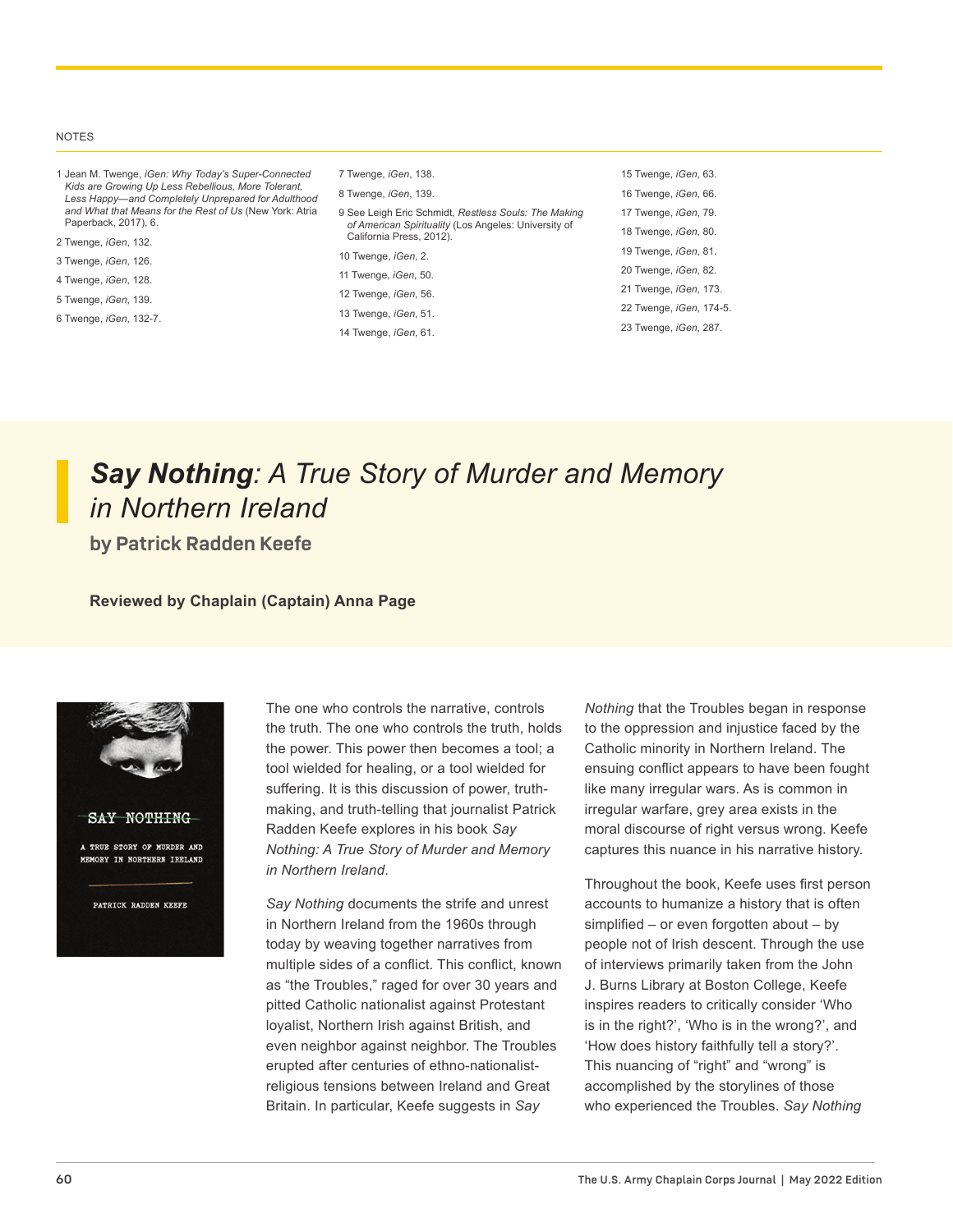introduces readers to members of the Provisional Irish Republican Army (IRA) who wrestled with responding to perceived injustice and fought in the Troubles, families of victims who had been "disappeared" during this era, British political figures whose policies impacted lived experiences of minority groups, and even clergy who found themselves operating in the grey of ethno-religious conflict. As Keefe writes, "This is not a history book but a work of narrative nonfiction." As a piece of nonfiction, *Say Nothing* provides a historical account to be learned and considered. As a narrative, humanity—in all its complexity—is strewn throughout the pages from the interpersonal to geopolitical dialogues.

Overall, *Say Nothing* is a captivating read for anyone interested in contemporary ethno-religious conflict, civil rights movements, and reactions to oppression, violence and political change, the radicalization of people and movements, healing from individual and collective trauma, and the mythologizing and truth telling of history. Subplots also exist within these major themes. The first is the role of women in warfare and political movements. Keefe's research includes interviews from the Price sisters who were key players in the Provisional IRA. Keefe details the operational and strategic support provided by these women during the Troubles. In this vein, *Say Nothing* is reminiscent of *The Daughters of Kobani: A Story of Rebellion, Courage, and Justice* by Gayle Tzemach Lemmon.

Another subplot is the role of clergy and the local church during times of conflict. Interviews recount that clergy provided both sacramental and political support during the height of the Troubles and the peacemaking process. This makes *Say Nothing* an interesting read when considered alongside Phil Klay's *Missionaries,* which discusses the role of clergy in the peacemaking process in Colombia in the 2000s.

Finally, the last subplot is about reckoning with the past. In part three of *Say Nothing*, Keefe explores the healing process. He details his conversations with former members of the IRA and with the surviving family of Jean McConville, one of the "disappeared." Moral injury becomes obvious when talking with former IRA members. Many of them express regret, a sense of betrayal, guilt and shame, and signs of moral distress. When talking with the surviving family, the importance of closure and truthtelling in healing become paramount. The McConville family longs for an acknowledgement from the members of the IRA of their role in the disappearance and death of their mother. For those familiar with the Truth and Reconciliation Commissions in South Africa or the *desaparecidos* in Argentina and Chile, the healing and reconciliation process in *Say Nothing* will sound familiar. Keefe's book provides another perspective on this global human rights issue.

Though Keefe highlights many important and timely themes in *Say Nothing*, it is exactly these myriad themes that make

*Say Nothing* a cumbersome read. *Say Nothing* came to a natural end in section two of three. Section three, "Reckoning," could be its own book focusing on the aftermath of collective trauma. If one were not reading Keefe's book for a review or for research purposes, it would have been easy to overlook themes or be tempted to skim multiple chapters. *Say Nothing*  is one of those books best used as a reference if interested in a specific theme. To this end, Keefe provides an index for quick reference.

Ultimately, *Say Nothing* is a worthwhile read for chaplains. The connection between the U.S. Army Chaplain Corps and *Say Nothing* may not be apparent at first given the setting of the book. However, the themes discussed transcend the immediate conflict and have applicability for a variety of situations. For the Chaplain as religious advisor, *Say Nothing*'s context of ethno-religious conflict underscores the importance of Commanders understanding the religious and ethnic dynamics at the tactical, operational, and strategic levels. For the Chaplain as religious leader, *Say Nothing* is a nod to the positive impact that clergy can have in the peacemaking process during and after conflict on the personal, interpersonal, and political levels. Finally, as persons who are concerned with truth-telling and truth-making in a power-wielding institution, *Say Nothing* is a reminder to Chaplains of the pain and strife that comes when nothing is said.

**Chaplain (Captain) Anna S. Page** is the battalion chaplain for the 330th Movement Control Battalion out of Ft. Bragg, North Carolina. Anna is a priest in the Episcopal Church and holds her Master of Divinity from Duke Divinity School and Bachelor of Arts in History from Wellesley College. In her free time, Anna enjoys working out, dreaming of ways to help create communities in which all persons can flourish, and spending time with her wife Sara and their cat.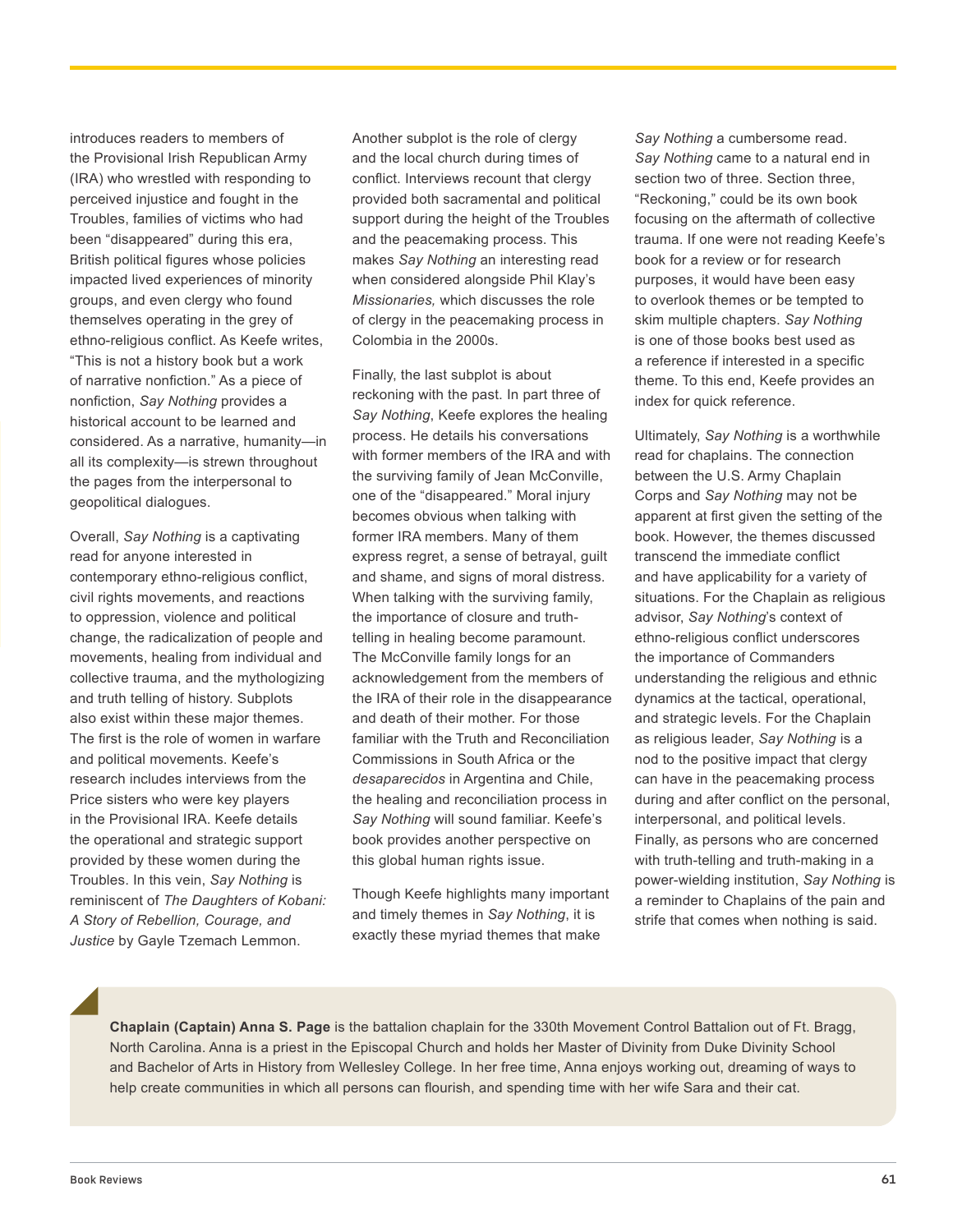# *Understanding Religion: Theories and Methods for Studying Religiously Diverse Societies*

**by Paul Hedges**

**Reviewed by Chaplain (Major) Andrew Shriver** 



Paul Hedges, in his book *Understanding Religion: Theories and Methods for Studying Religiously Diverse Societies*, provides several key lenses that facilitate key chaplain competencies. The views he presents enable religious advisement research and analysis capabilities to be developed to provide relevant and critical information to military leaders and service members. Hedges is a distinguished scholar in the field of religion and international relations who has worked with a diverse range of military professionals in understanding this domain's impact on their future enterprises. This broad experience brings invaluable insight to the book.

This work does not follow in the common model of World Religions Paradigm (WRP) footsteps like Christopher Partridge's *Introduction to World Religions* (2018), Jeffrey Brodd's *Invitation to World* (2021), and the most recent work by the team that included the late Willard Oxtoby, *A Concise Introduction to World Religions* (2019). *Understanding Religion* is an incredibly useful text because it provides methods and theories that help develop a percipience about religious impacts around the globe and by establishing a foundation for strategic, operational, and tactical military leaders. Hedges employs a dynamic approach to religion:

Whatever 'religion' may be (and taking seriously critiques that suggest we abandon the term altogether), it is neither monolithic, sui generis, nor clearly definable.

Therefore, being multidisciplinary, or even interdisciplinary, is essential. We should have a diverse toolkit. This I term methodological polymorphism, which is to say that our method must take on a variety of forms in differing circumstances.<sup>1</sup>

The fusion of viewpoints within this text models discernment of the utility of various methods that are crucial in developing religious impact assessments. Members of the Chaplain Corps will find tools to analyze spiritual effects on military operations as well as the social, political, spiritual, and cultural aspects that faith and belief systems have in many communities.

Hedges articulates these lenses in a book that assists in bringing clarity and understanding to concerns such as: insideroutsider perspectives, the effects of gender and sexuality on religious practices. The book also touches on the history of religions, the use of power and authority, and social constructionism as they related to religious expression. Hedges reveals the importance of identity and its role in spiritual communities, the legacies of colonialism and decolonization on people's understanding of religion, the cognitive science of religion, and its effects on ethics. Hedges also discusses the material aspects of spiritual experiences to include the importance of buildings, clothing, and physical movement. Especially significant is this work's discussions of the power of ritual and myth to influence the information domain, theories of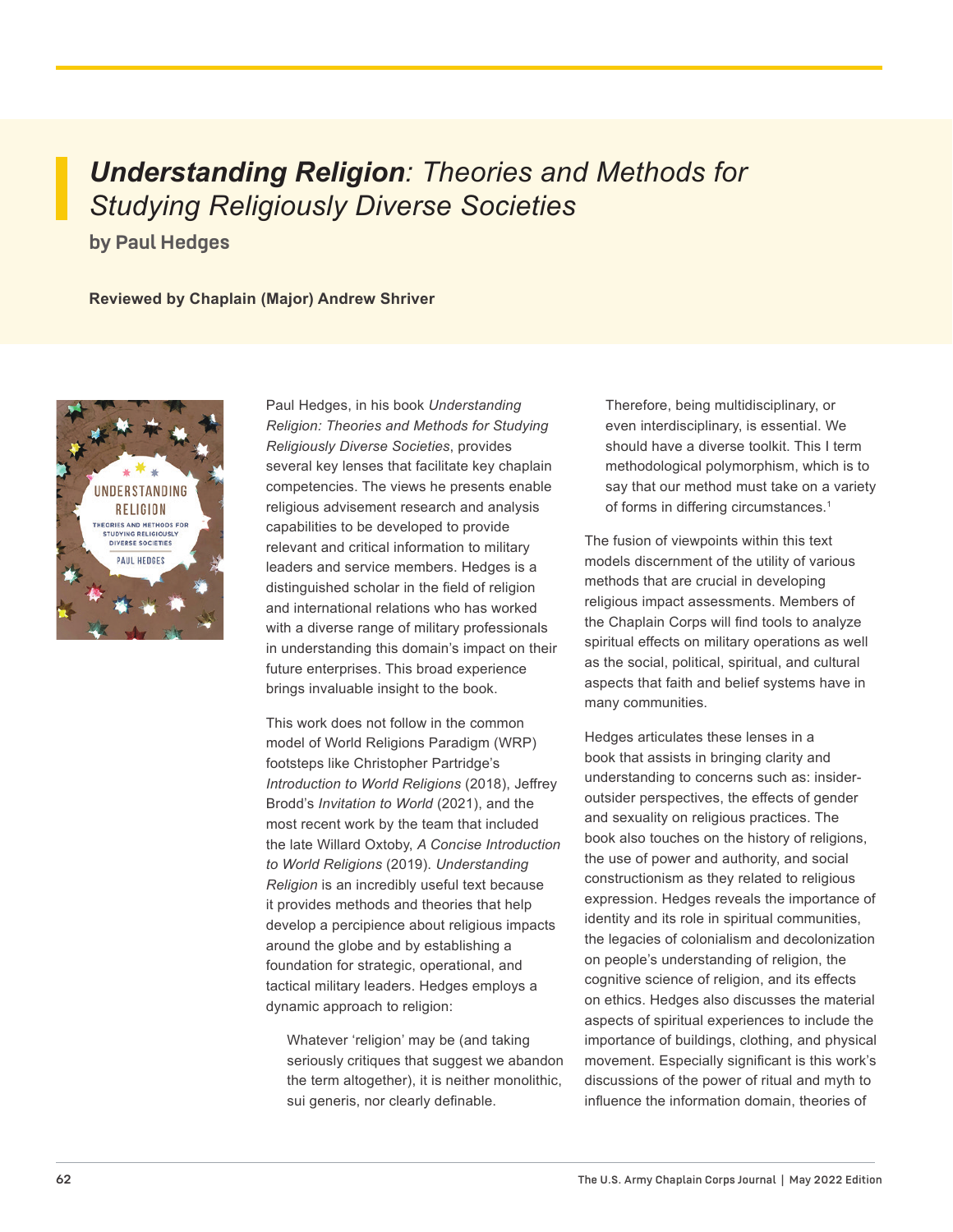religious violence, warfare, and conflict. Hedges confronts secularism's effect, the geography of religion and sacred sites and different conflicts related to place, and the relationship of religion and governance within a faith or belief system as well as its impact on local, regional, global politics.

Researchers and publishing firms over the last twenty years have filled niche areas on religion, spirituality, international relations, and their interactions within political and military dynamics. Presses like Palgrave, Routledge, Notre Dame Press, Harvard University Press, Oxford University Press, the Army War College, the Naval War College, and other publishing outlets, continue to produce specialized work that continues to shape the contours of the field. There is, however, a lack of entry-level generalist work that can help teach some of the critical basics in how to carry out high quality research in this field.

Authors other than Hedges tend to rely on one specific focus or discipline to develop external religious advisement capabilities within learners. They do so by using lenses as diverse as: comparative religion, the phenomenology, anthropology of religion, sociology of religion, philosophy of religion, theology, ethnography, religion and literature, material religion, critical theory, feminism, postcolonial theory, de-colonial theory, and hermeneutics. *Understanding Religion*  proceeds differently by touching on a wide multitude of different disciplines. These approaches are seamlessly interwoven throughout each of the book's eighteen chapters.

Each chapter includes a reflection section and a questions that help to deepen critical thinking skills. Each also includes a further reading section that can aid those interested in certain topics to delve deeper into the best current literature on a particular topic.

Throughout the work, there are text boxes that explain important concepts and their relevance. An example is the Chinese term xiejiao, "which goes back to the Ming Dynasty to identify, 'unacceptable traditions'. The Chinese characters are xie, meaning 'false', erroneous', 'unorthodox'; and jiao meaning 'tradition/teaching'. Decisions as to what is xiejiao, that is, 'heterodoxy/ heresy,' are not normally theological, and the classification has been the government's prerogative."2 This term is currently being used to rout numerous religious group that are seen as a danger to the Community Party. Taiwan has developed especially after the end of martial law in the 1990s a freedom of religion and has a myriad of faith and belief groups that have impacted in positive ways on the culture and society of the island and have provided humanitarian assistance across southeast Asia to include efforts on mainland China. An invaluable glossary defines many key technical terms while also describing significant scholars and their areas of expertise. A number of case studies are relevant to U.S. military operations. These delve into topics such as mosques, minarets, and power or illustrates the varied approaches within Buddhism on violence. In sum, Hedges explains the importance of religion in this context, "In its varied uses, civil religion broadly refers to common aspects of national belief that provide a unifying bond and give a sacred underpinning to national life."3 The fusion of these horizons help to develop discernment about the utility of various methods for developing religious impact assessments that military leaders will find beneficial.

Hedges highlights several constructs that are crucial within the religious advisement domain. He explains:

If religion's place in society is changing in the modern world, secularization may be only one trend. Jayeel Serrano Cornelio speaks of four different trends [secularization, sacralization, detraditionalization, and universalization]… These are not all necessarily seen in the same place, and can be at times conflicting or overlapping trends. The rise of the so-called mega-church is indicative of aspects of these. Contemporary forms of religiosity can never simply be a "return" to the pre-modern. Tradition is rethought and re-expressed, or selectively kept. Nevertheless, in our context, some scholars suggest that whereas secular modernity gave us disenchantment, we are today witnessing a re-enchantment of the world.<sup>4</sup>

Military leaders need to comprehend that the sacred imbues powerful influences on numerous local populations around the world and to disregard these could jeopardize the success of any offense, defense, or stability operation.

I highly recommend this book as a resource for developing a more multifaceted and dynamic Army Chaplaincy that can provide religious support while also being able to advise military leaders in this contemporary age of mosaic warfare.<sup>5</sup>

Hedges has worked with and trained senior military professionals from many different nations at his current post in Singapore's military academic research center, which is comparable to the U.S. Department of Defense's National Defense University. His current work is a byproduct of these experiences that have revealed what he sees as a blind spot within these military leaders who do not understand that religion effects many regions across the world. The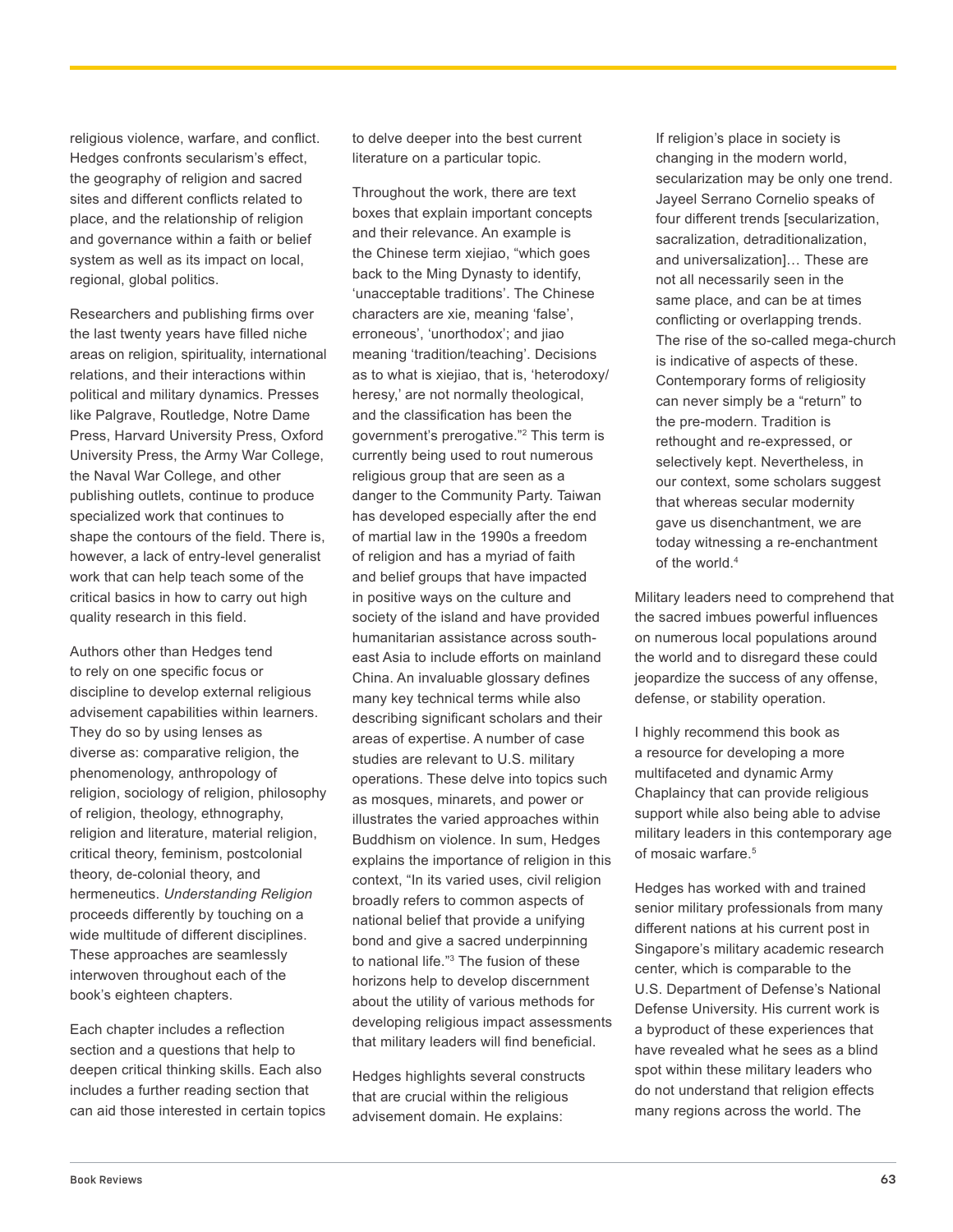effects of this influence are crucial in the creation of superior tactical and strategic religious advisement products that support military operations, command teams, and service members. This book can assist everyone in the entire Army Chaplain Corps, from the newest professionals in the Corps to the more seasoned Chaplains and

Religious Affairs NCOs, in becoming better subject matter experts who can convey significant religious dynamics in a timely manner. There are many tools that we use in providing religious support and conducting internal religious advisement to Command Teams. There are few current, relevant texts that are comprehensive or affordable regarding

**Chaplain (Major) Andrew Shriver** serves with 1st Armored Brigade Combat Team, 1st Infantry Division. He holds a M.A. (Christian Formation and Ministry) Wheaton College Graduate School M.A. (Christian and Islamic History), Gordon-Conwell Theological Seminary B.A. (History), Gordon College. He has researched Global Religious Dynamics

for the past 24 years, enjoys supporting many Senior Chaplain Leaders in DoD, and looks forward to providing

external religious advisement despite this being a significant part of the Chaplain Corps mission. This text is a primer in this unique area of study that would benefit Army leaders in advisement. Using this resource, the U.S. Army Chaplain Corps can build the capacity to carry out this critical task in the forge of future operations.

NOTES

1 Hedges, Paul. *Understanding Religion: Theories and Methods for Studying Religiously Diverse Societies*. (Oakland: University of California Press, 2021), 8-9.

relevant analysis in this unique field of study in future positions.

2 Hedges. *Understanding Religion*, 27.

- 3 Hedges, *Understanding Religion*, 431.
- 4 Hedges, *Understanding Religion*, 386.
- 5 The term coined by Thomas Burns, Director, Strategic Technology Office, Defense Advanced Research Project

Agency (DARPA), to explain the new system of systems that incorporates both lethal and non-lethal effects (to include taking into account religious soft power elements in a given region) to achieve success in future military operations.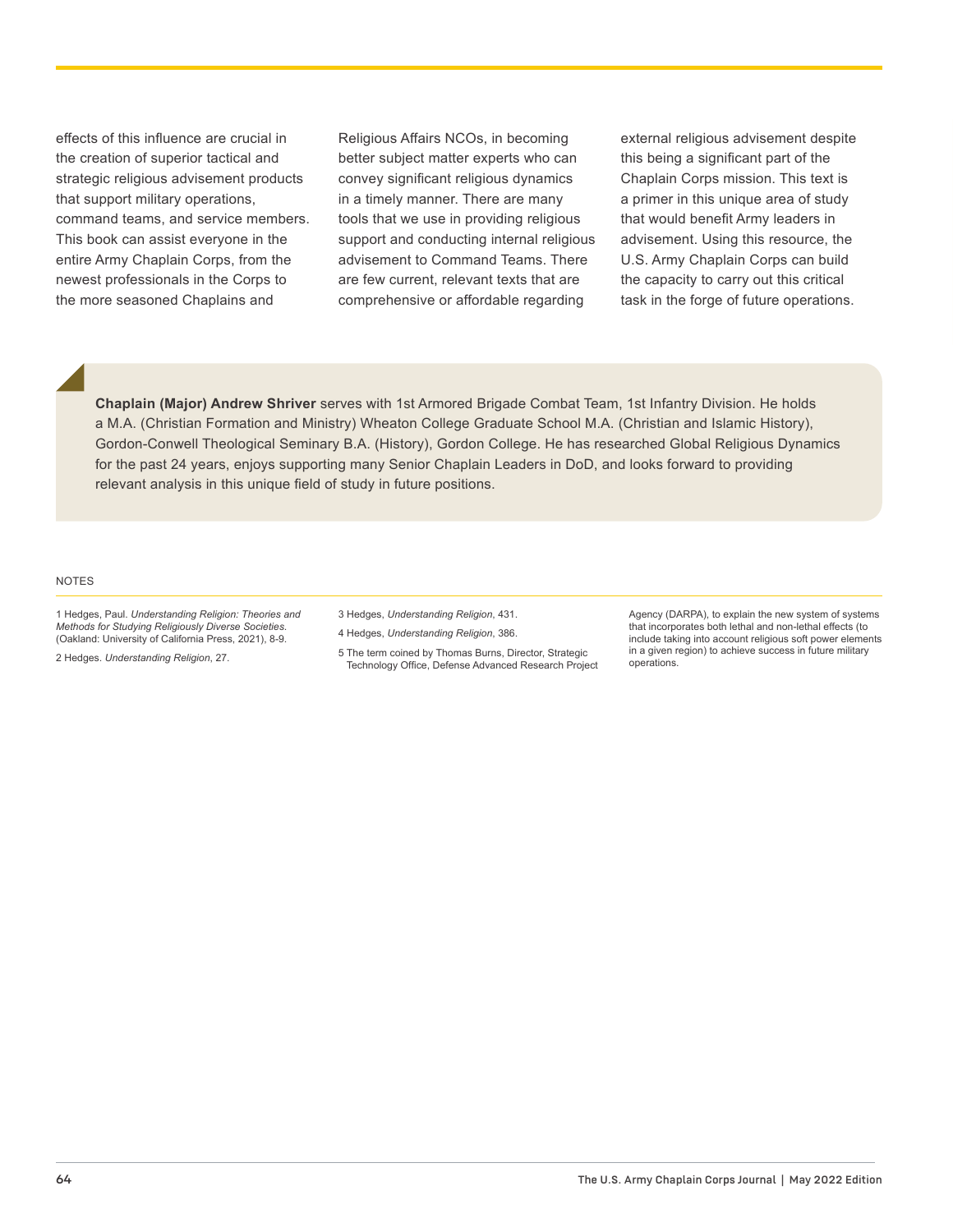# *That All Shall Be Saved: Heaven, Hell, and Universal Salvation*

**by David Bentley Hart**

**Reviewed by Chaplain (Major) Sean A. Levine**



In a poignant and concise book entitled *That All Shall Be Saved: Heaven, Hell, and Universal Salvation* David Bentley Hart addresses what he considers to be one of modern Christianity's most troubling theological, philosophical, exegetical, logical, and moral problems.<sup>1</sup> In short, Hart finds the concept of eternal damnation to be not only theologically and philosophically incoherent but also exegetically unnecessary, logically fallacious, and morally repugnant. He takes issue with this doctrine in the eloquent and straight-forward voice that Hart's readers have come to admire.

Hart organizes his book masterfully. After the brief introduction, Part One defines and interrogates of the idea of an eternal hell. Part Two of Hart's book lays out the philosophical, theological, and exegetical rational for *apokatastasis*, and he presents this part of his argument in four meditations. Part Three, "Final Remarks," serves to bring the major lines of the book's arguments together in a brief conclusion. This book challenges widely held conceptualizations of heaven, hell, and salvation as these are conceived of in Western (and in much Eastern) Christianity, and his arguments merit reflective engagement.

According to Hart, it is not the Bible that stands in the way of our potential acceptance of his lines of reasoning (about Christ, free will, the Gospel, heaven, hell, and universal salvation) but rather our longstanding loyalty

to previously, often uncritically, accepted systematic theologies. "Theologians are often the most cavalier in their treatment of the [biblical] texts, chiefly because their first loyalty is usually to the grand systems of belief they have devised or adopted; but the Bible is not a system."2 All readers of the Bible read it within a context that conditions and determines what the Bible is allowed to mean. Hart points out, as do many hermeneutics scholars, that theological systems form the determinative lenses through which Scripture is read.

Along these lines, Hart suggests that the course of Christian thought in the West has been misguided at key points in Christian history. Examples of this include Augustine of Hippo and Anselm of Canterbury as progenitors of what Hart perceives as disastrous theological systems that have dominated Western Christianity for millennia. Hart asserts that the systems of theology developed under the influence of such missteps predispose people—theologians, clergy, and laity alike—to interpretations of Scripture that contradict good sense, compassion, and sound theological and philosophical logic. Some readers will object to the idea of holding God to the standards of human logic. Throughout this book, Hart consistently points out that retreat into a feigned, convenient mysteriousness as a cover for pervasive logical contradiction is an impoverished method of philosophical, theological, and exegetical discourse.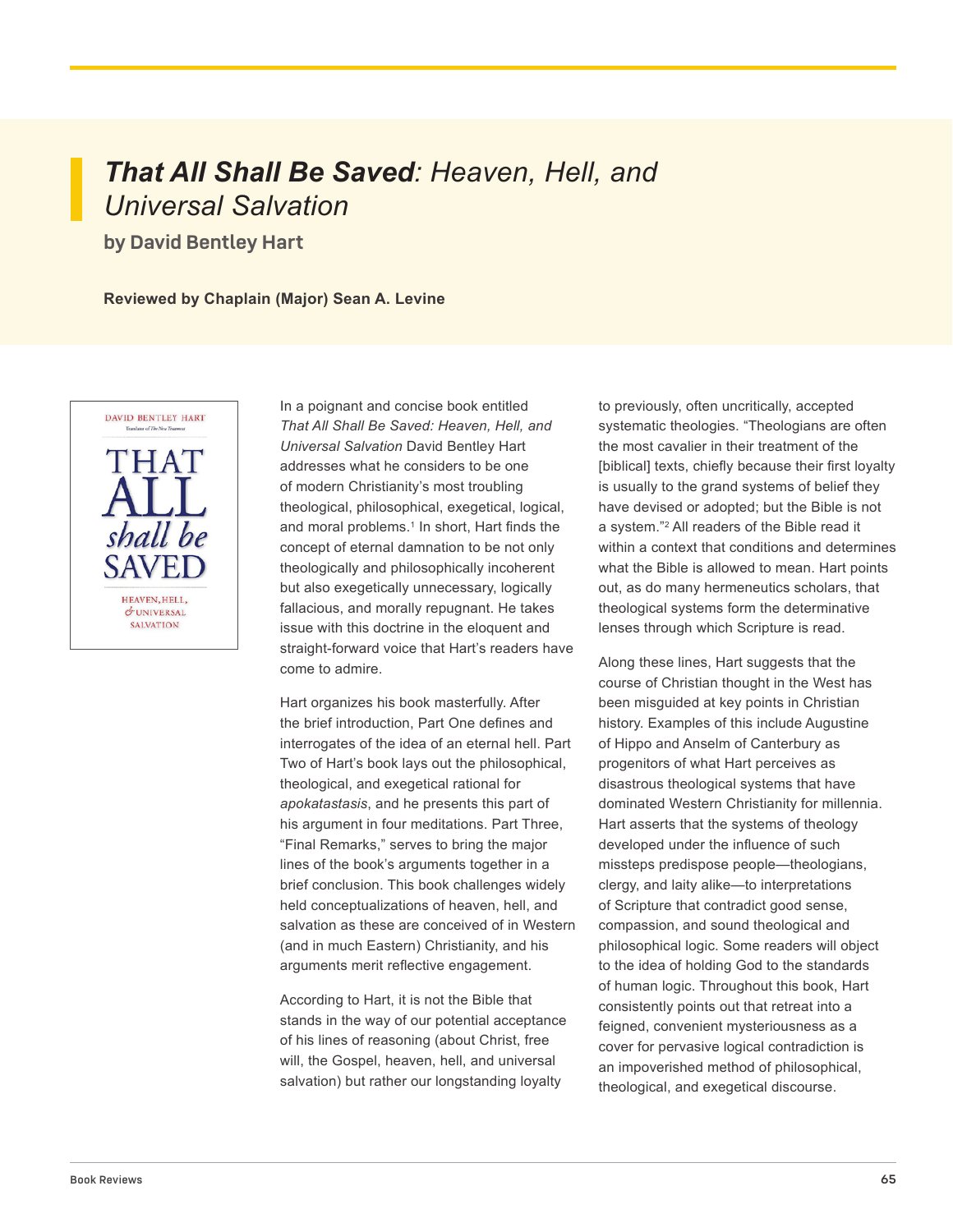Hart exposes the problems inherent to widely held Christian visions of heaven, hell, and salvation. He offers an alternative Christian vision: universal salvation. Hart's treatise focuses on an explanation and defense of *apokatastasis*, or the ultimate redemption of the entire created order, including the redemption of all rational life and of all human beings. He steps beyond the popular idea of a universalism that dares to hope for universal salvation despite obvious exegetical and dogmatic odds.3 Instead, as he explains,

The position I want to attempt to argue, therefore, to see how well it holds together, is more extreme: to wit, that, if Christianity is in any way true, Christians dare not *doubt* the salvation of all, and that any understanding of what God accomplished in Christ that does not include the assurance of a final *apokatastasis* in which all things created are redeemed and joined to God is ultimately entirely incoherent and unworthy of rational faith.<sup>4</sup>

*Apokatastasis* includes the redemption and salvation of all rational beings the finding of their ultimate fulfillment in the unhindered pursuit of the Good defined here as an unimpeded growth in relationship with God, the Creator.

Hart bases his argument for *apokatastasis* on ancient philosophy, Eastern patristic Christian sources, and biblical exegesis. At the core of his argument, is Hart's assertion that there is no need to postulate an everlasting hell, for there will, in the end, be no eternally unrepentant rational beings to inhabit such a horrid place. Further, he asserts that no biblical texts require belief in an everlasting hell. Hart points out the deep incoherence of the idea that an All-Loving God would set the necessary conditions for a rational being,

a human person, to consign him/herself to an everlasting hell. Whether through ignorance or error in the temporally finite world, no waywardness warrants an everlasting, infinite measure of suffering and pain as punishment. In other words, is it truly reasonable to insist on an everlasting and non-contingent penalty for a temporal and contingent earthly condition and behavior?

Hart also argues that the idea that a truly free and rational human being would eternally resist the love, mercy, and acceptance of God seems preposterous. The idea of everlasting resistance to God's merciful acceptance—to the love and the very essence and source of the Good toward which the rational human being is designed to aim—violates the philosophical definitions of the terms being used. For example, in popular American thought human freedom connotes unlimited personal choice. The classical definition of human freedom, however, describes an unhindered, free pursuit of the Good—the unimpeded progress toward the final cause, the teleology, toward which a person's existence is ontologically directed. For Christianity, human freedom is the unhindered pursuit of an ever-growing and ever-deepening relationship to God. The idea that human freedom *must* contain the ability to endlessly refuse God's offer of reconciliation contradicts important and often ignored streams of historic Christian thought and belief, Hart argues. One may reasonably ask under what rationally conceived conditions might a truly free and truly rational being, created to pursue the Good, having finally found the Good in God, not freely and rationally chose relationship with God? Furthermore, what truly Good and Loving God would end the opportunity to turn toward God at the moment of death; at the *terminus* of a contingent earthly existence?

At the center of Hart's argument are two key ingredients: first, a metaphysics that allows for repentance after death and, second, a call to return to the classical vision of human freedom. In the standard Western vision of metaphysics and of human freedom, human beings misuse their freedom to willfully rebel against God and are sealed forever in that rebellion at death. In the classical Greek and in the Eastern Christian vision of human freedom, free will was compromised by the premature acceptance of the responsibility that comes with the power to deliberate. This premature acceptance of deliberative responsibility compromised, disoriented, and confused human freedom through the introduction of a foreign deliberative, or gnomic, element.5 Wayward freedom will be overcome only by the beatific vision in death when the veil that covers the mystery of God's Being is finally lifted. In this view, the path to the Good and the Beautiful will remain ever open to the penitent no matter how long it may take for each prodigal to find his/her way home.

Hart's explication of the classical Christian concept of human freedom is worth exploring in relatively intensive detail. It is informed by his description of the free will experienced by Jesus as described by St. Maximus the Confessor. If true freedom is the capacity for a rational being to finally reject God through an exercise of the gnomic, deliberative will (as opposed to the natural will aimed toward relationship to and union with God), then Jesus Christ could not have been fully human. Instead, Jesus would only seem to be human, for Christ did not embody the gnomic, or deliberative, will that would have made Him morally deficient and rationally weak enough to turn from the will of the Father.6 Christ, the true human being, embodied an unhindered, natural human will oriented completely toward God the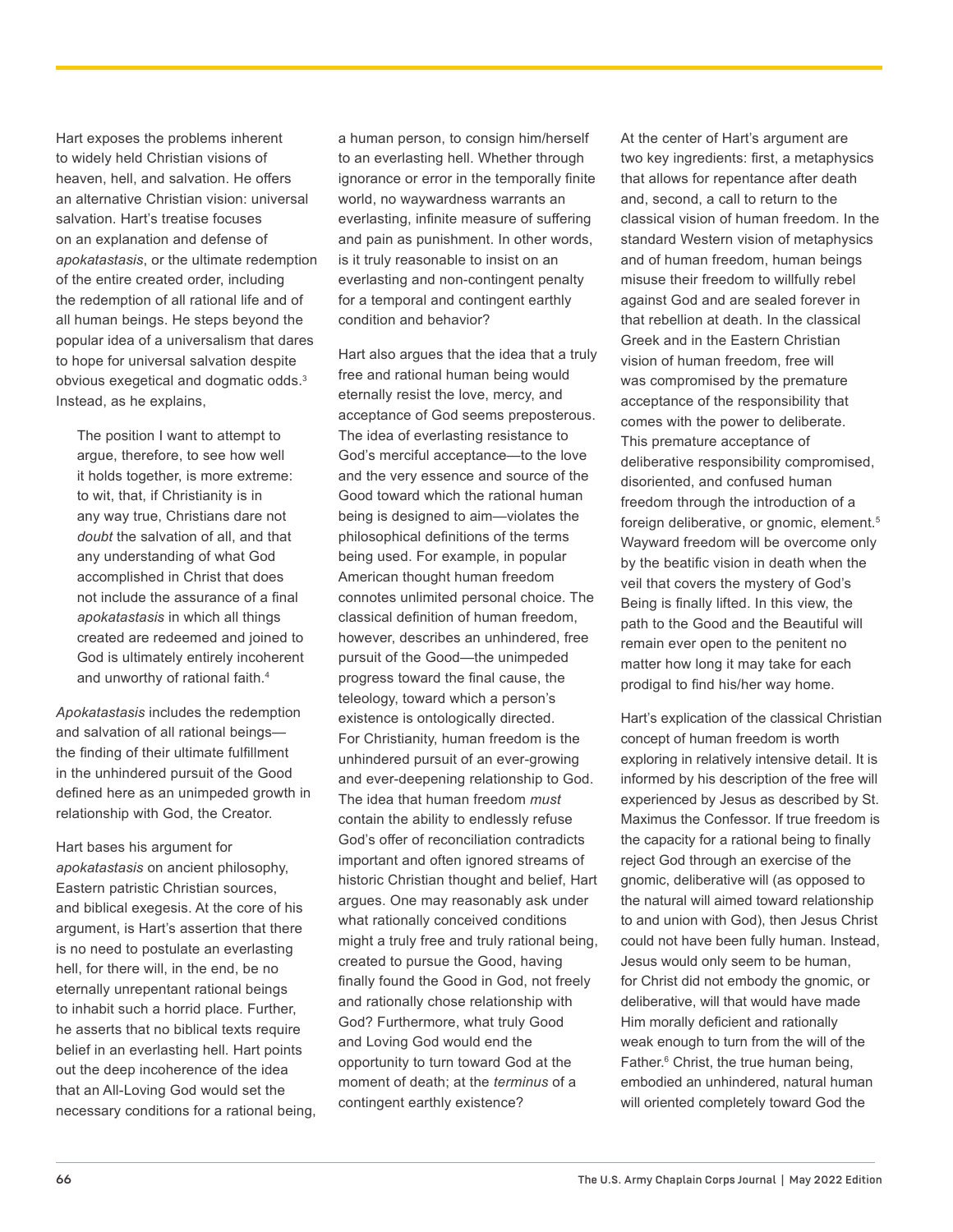Father; his was a perfect and thus true, authentic, and complete human freedom uncorrupted by sin. The tragic turning away from God that has characterized humanity since the disobedience of our primordial first parents does not result from a natural human capacity but from the corruption of the human will through sin. This is a sickness, a character flaw that Christ did not embody.

Hart's arguments open many opportunities for objection from those who disagree with him. Yet, the imperative to read and think through the arguments in this text, its premises and conclusions, comes not from Hart's historical, theological, exegetical, and philosophical acumen but from his moral sensibility; the moral objection in particular impels pastoral attention.

Hart's views have many disapprovers and opponents. However, I encourage thoughtful readers to engage this text. If you are a Christian pastor, or a non-Christian cleric interested in Christian theology, reading and considering Hart's arguments, whatever your visceral and/ or intellectual response might be in the end, will be of great benefit to your pastoral approach and practice.

**Chaplain (Major) Sean A. Levine** serves as a priest in the Orthodox Church in America. He is currently stationed at Fort Carson, Colorado with his wife, Jennifer, and son, Andrew, and he is assigned as the brigade chaplain for 1st Space Brigade. CH Levine's academic interests include theological anthropology, the declinicalization of pastoral counseling, the convergence/divergence between Eastern and Western Christian thought, and the philosophical undercurrents of present-day American culture. His Doctor of Ministry dissertation, "Neptic Pastoral Care: Sacred Dialogue in the Light of the Theanthropic Vision of the Human Person," is in progress.

#### **NOTES**

2 Hart, *Saved*, 161.

3 The German theologian Jürgen Moltmann emphasized

universal salvation as a "certain hope" and there are many other brands of merely "hopeful universalism" that are denied any dogmatic status, as if to suggest that we have no idea what it is that God intends, but we can "hope for the best." https://www.sdmorrison.org/ universalism-certain-hope-jurgen-moltmann/

4 Hart, *Saved*, 66.

5 Hart, *Saved*, 36. Here, Hart relies on the looming patristic figure of St. Maximus the Confessor (c. 580- 662), arguably one of the most brilliant post-Nicene Church Fathers.

6 Hart, *Saved*, 189.

<sup>1</sup> David Bentley Hart, T*hat All Shall Be Saved: Heaven, Hell & Universal Salvation* (New Haven: Yale University Press, 2019).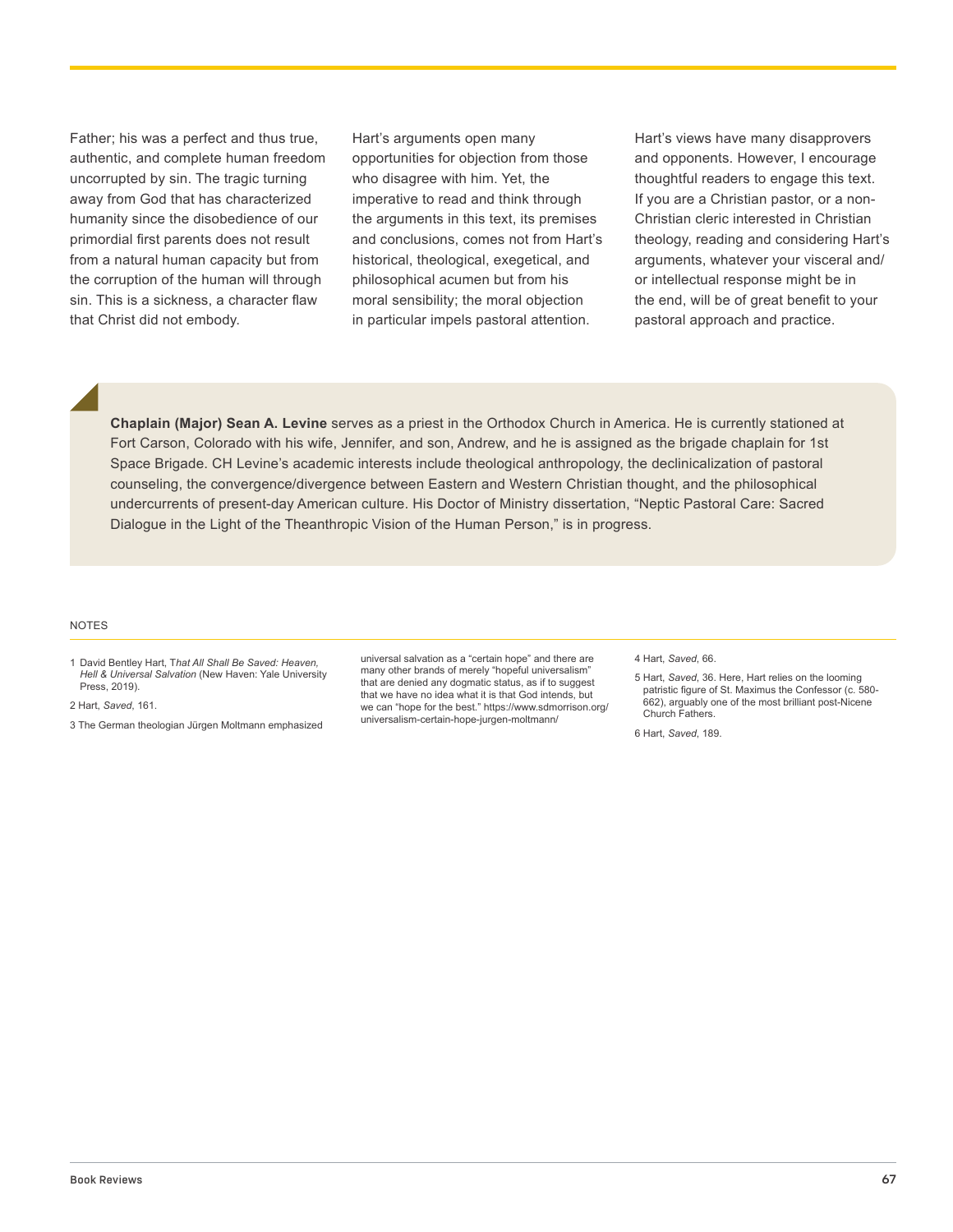## *Shooting an Elephant and Other Essays* **by George Orwell**

**Review by Chaplain (Captain) Caleb Miller**



There are three reasons the *U.S. Army Chaplain Corps Journal* benefits from a review of classic essays from the author George Orwell. First, there is considerable overlap between the theme and focus of each of Orwell's essays and the subjects chaplains would do well to study in-depth anyway. Second, because of the time-tested quality of his work, his insights have an even sharper edge when they cut into the biases of our own time, or they may strike us with their applicability to current events. Third, his works have gone the way of classics that are often referenced but seldom read or engaged at a deep level—and his non-fiction, rather than his more popular fiction, provides a helpful corrective.

*Shooting an Elephant and Other Essays* is a collection of writings published between 1931 and 1949 by the essayist/novelist Eric Blair, better known today by his pen name George Orwell. The essays appeared in magazines of literature, politics, and culture. Orwell deals with a wide range of topics in these essays—from memoirs of life as part of an imperial peacekeeping force in Burma in "Shooting an Elephant" and "A Hanging," to musings about the love of nature in "Thoughts on the Common Toad," to a reflection on the mundane realities of life as a time-crunched book reviewer in "Confessions of a Book Reviewer." In each work Orwell blends memoir with the sort of commentary typical of an explanatory or academic essay.

As mentioned above, the essays are chock full of the kind of content chaplains already

demonstrate interest in by drafting books, articles and curriculum year after year to address: themes like trauma and moral injury, the corrosive effects of vague or illogical writing, a simple love of nature and the encroachment of technology on what makes life worth living ("if we kill all pleasure in the actual process of life, what sort of future are we preparing for ourselves?"1 ), and the dynamic relationship between a competitive nature, nationalism, and violence. There are crisp quotes on nearly every page that could easily be integrated into presentations and studies.

The three opening memoirs justify exploring the book: a description of policing with running commentary on colonialism ("Shooting an Elephant"), accounts of an execution ("A Hanging"), or suffering in an unsanitary and unsafe hospital ("How the Poor Die"). Orwell explains in a visceral way his emotional and intellectual struggle between the wracking guilt of acting for despotic and cruel British imperial foreign policy in the East and the hatred and resentment he felt for the Burmese people. This visceral quality remains throughout the events leading him to stalk an elephant out of a sense of personal embarrassment and wanting to save face with the locals.

Orwell wrote before the terms "PTSD" or "moral injury" were coined, but provides these concepts with more lived-body detail than any clinical rehearsal of symptoms or behaviors can. In one well-known account of an execution, he writes: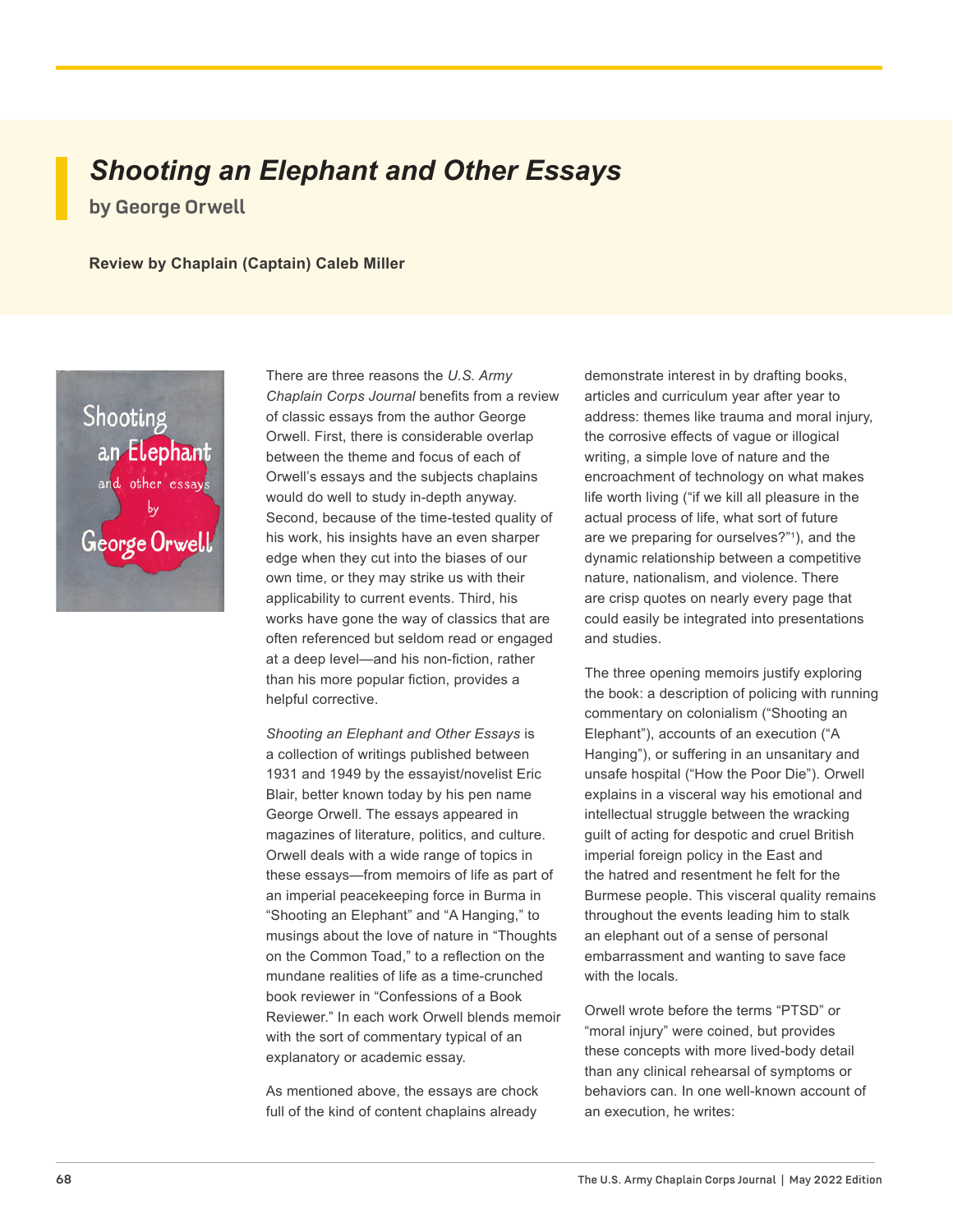"When I saw the prisoner step aside to avoid the puddle I saw the mystery, the unspeakable wrongness, of cutting a life short when it is in full tide. […] His eyes saw the yellow gravel and grey walls, and his brain still remembered, foresaw, reasoned—reasoned even about puddles. He and we were a party of men walking together, seeing, hearing, feeling, understanding the same world; and in two minutes, with a sudden snap, one of us would be gone- one mind less, one world less."2

Orwell was by all accounts an atheistic humanist and socialist. He was critical of capitalism and organized religion. Even so, he offers us (as chaplains from a variety of faith traditions who have our own convictions on such matters) concrete examples of what it looks like to face one's past or provide live-giving hope, encouragement, and a chance to reflect to others when the world is frightening and confusing. We seek to offer similar reassurances to a demographic of Soldiers that may be closer to Orwell's way of thinking than our own. Consider how remarkably applicable these lines about the beauty of nature remain even in the political discourse of today, with COVID-19 continuing to spread at alarming rates, civil unrest evident in conspiratorial accusations, and the tensions in eastern Europe exposing the reality of an ongoing Cold War:

So long as you are not actually ill, hungry, frightened or immured in a prison or holiday camp, spring is still spring. The atom bombs are piling up in the factories, the police are prowling through the cities, the lies are streaming from the loudspeakers, but the earth is still going round the sun, and neither

the dictators nor the bureaucrats, deeply as they disapprove of the process, are able to prevent it.<sup>3</sup>

A second reason to read or revisit Orwell has to do with what it means to be wellread—that is, what it means to regularly digest new books while simultaneously serving as staff officers and religious leaders. GEN (R) Stanley McChrystal has recently challenged military leaders to read "eclectically,"4 that is, outside of their profession to break out of old patterns and search for new concepts. In a similar vein C.S. Lewis famously recommended to readers that they never allow themselves a new book till they first read an old one—a necessary practice because readers "need the books that will correct the characteristic mistakes of our own period."5 Orwell is an example of being "eclectic" in both senses. Though not "old" by Lewis' standards (Orwell and Lewis were contemporaries), and not too far outside the realm of what chaplains and other leaders are discussing today, Orwell's various essays are aging. In nine years the oldest of the collection turns one hundred years old. Their quality and popularity make them ageless.

Orwell's work is old enough to highlight some "mistakes" in our period in history yet not so old as to make for arduous reading. An example of a challenge to our way of thinking comes in a warning that competitive international sports promote a type of dangerous regionalism or nationalism—"sport is frankly mimic warfare"6 —a sentiment that clashes with uncritical acceptance of the normalcy of the Super Bowl, World Cup, or Olympic Games, yet might help explain why modern athletes (and many hapless referees) regularly receive death threats. On the other hand, Orwell offers commentary on cultural

attitudes towards violence that are remarkably similar to the sort of fixation encountered on 24-hour cable news or live and graphic Twitter updates. He notes the media coverage of nine recent murders in England: "the amount of literature surrounding them, in the form of newspaper write-ups, criminological treaties and reminiscences by lawyers and police officers, would make a considerable library."7

A final reason to read Orwell goes beyond practical considerations and into deeper engagement with Orwell as an author as an exercise in empathy and careful analysis, and discover things that literary critics have long known. His works have gone the way of so many "classics," often referenced but less often read and seldom engaged at a deep level. In terms of literary accomplishment, Orwell is a towering figure synonymous with descriptive analysis and an economy of words. In terms of political commentary in pop culture, Orwell's name has become synonymous with vague and ominous complaints about tyranny. There is nothing inherently wrong with the popularity of *Animal Farm* and *1984,* but to stop there is to miss out on Orwell's original and greatest capacity for insight. When his mind was not preoccupied with fictional world-building it was freer to find an object of interest, and then ruthlessly direct all its creative powers on that point.

Take away Orwell's fiction and he may not have become the household name he is today, but there would be other dystopias or subversions of communism to read—Aleksandr Solzhenitsyn, Ayn Rand, and Aldous Huxley come to mind, though their ideological relationship to Orwell is more contrastive than complementary. Take away his style of essay, however, and a whole genre suffers—the Neil Postmans, Joan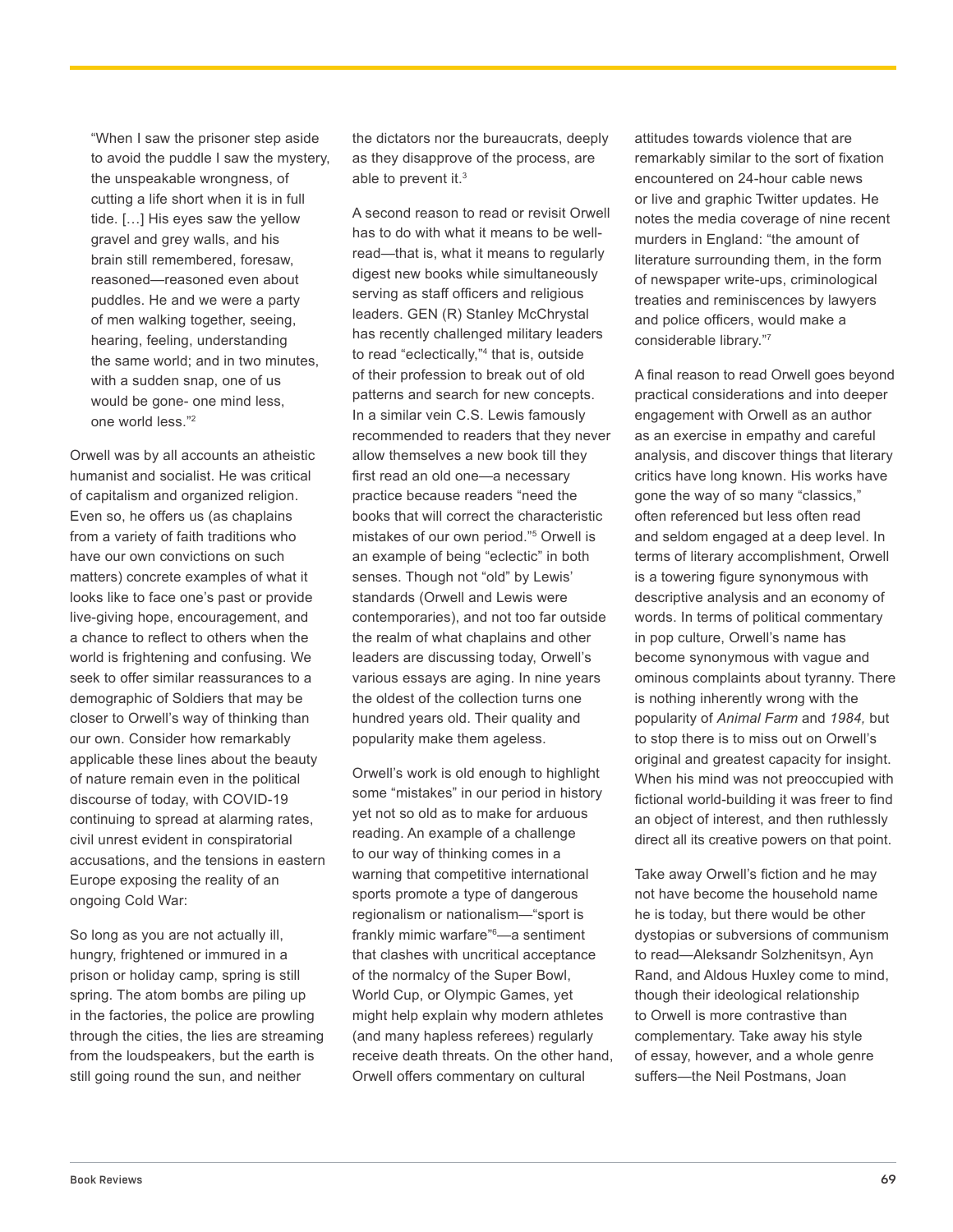Didions, Malcolm Gladwells of recent decades may still have emerged, but they would lack quite a bit of source material, and a key role model.

The essays reveal some of how Eric Blair has been lost behind the façade of Orwell. In the novels we encounter Orwell the prophet, but in the essays we get glimpses of the man behind the pen name—former Imperial police

officer fluent in Burmese, dish washer, professional book reviewer, aspiring poet, school teacher, voracious reader, homeless journalist, war correspondent, broadcaster, and literary editor. In "Politics and English Language," Orwell complained that modern political writing "consists in gumming together long strips of words which have already been set in order by someone else,"8 and his own

vocabulary has been co-opted for that purpose in a way that, if he were living today, would probably horrify him.<sup>9</sup>

Those who have read more extensively on Orwell know this is only the tip of the proverbial iceberg.10 Unit ministry teams and leaders from across the Corps, and officers across the force, may make many more connections than can be listed in a brief review here.

**Chaplain (Captain) Caleb Miller** is currently a student at the Chaplain Captains Career Course (C4) at Fort Jackson, SC, transitioning to serve as the battalion chaplain for 11th Transportation Battalion at Fort Story, VA. He holds an M.Div. from Covenant Theological Seminary and is endorsed by the Presbyterian and Reformed Commission on Chaplains and Military Personnel. He has articles forthcoming in *Themelios* and *Modern Reformation*, and he and his wife Renee have three children: Otto, Mae, and Bruce.

#### NOTES

- 1 Orwell, Thoughts on the Common Toad, *Shooting an Elephant and Other Essays*, 165.
- 2 Orwell, "A Hanging," *Shooting an Elephant and Other Essays*, 15-16.
- 3 Orwell, "Thoughts on the Common Toad" in *Shooting an Elephant and Other Essays*, 165.
- 4 Included on GEN McChrystal's suggested reading list is Alexander de Toqueville's *Democracy in America*, written by a cultural outsider in the 1830's. "Read Eclectically: Stanley McChrystal's Book Recommendations." *From the Green Notebook*, 02/21/2021 https://fromthegreennotebook. com/2021/02/21/read-eclectically-stan-mcchrystalsbook-recommendations/
- 5 C.S Lewis, Introduction, *St Athanasius' On the Incarnation* (London, 1944), v.
- 6 Orwell, "The Sporting Spirit" in *Shooting an Elephant and Other Essays*, 152.
- 7 Orwell, "Decline of the English Murder" in *Shooting an Elephant and Other Essays*, 157.
- 8 George Orwell, "Politics and English Language," *Shooting an Elephant and Other Essays* (New York, NY: Harcourt Brace Jovanovich, 1950), 85.
- 9 1984 is a work of its time, yet also relevant for the political and cultural realities of today's globally networked online world. References to "thought crime," "thought police," and "Big Brother" from the novel multiply online on a daily basis, often by people
- diametrically opposed to one another politically but convinced the other side constitutes totalitarianism. As one among a host of recent reviewers of 1984 has noted, "it's almost impossible to talk about propaganda, surveillance, authoritarian politics, or perversions of truth without dropping a reference to 1984." "Doublethink Is Stronger Than Orwell Imagined: What 1984 Means Today" *The Atlantic*, July 2019, https://www.theatlantic. com/magazine/archive/2019/07/1984-georgeorwell/590638/
- 10 For other nonfiction by Orwell, see Homage to Catalonia (New York: Harcourt, 1952) and *The Road to Wigan Pier* (New York: Harcourt, 1958). One recent biography is D. L. Taylor, *Orwell: the Life* (New York: Henry Holt and Company, 2003).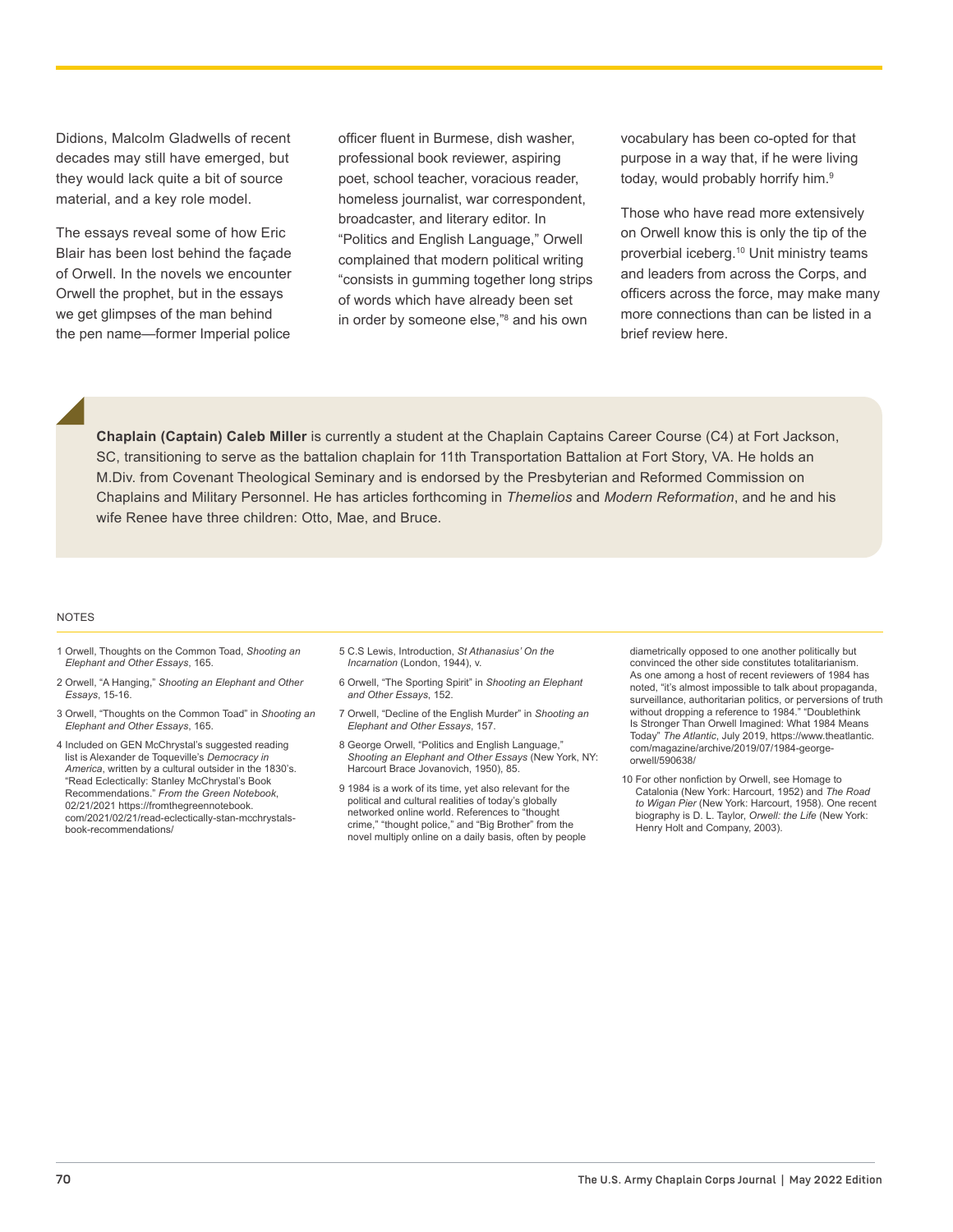*Black Wave: Saudi Arabia, Iran, and the Forty-Year Rivalry that Unraveled Culture, Religion, and Collective Memory in the Middle East*

**by Kim Ghattas**

**Reviewed by Sergeant Major Daniel Roberts** 



*Black Wave* is a highly detailed and compelling book by Kim Ghattas, an Emmy Award-winning author from Lebanon. The book begins in 1977 with the lead up to Ayatollah Khomeini's triumphant return to Iran and carries readers through the 2018 murder of Saudi journalist Jamal Khashoggi, an event that sparked an outcry around the world. Ghattas takes readers on a 40-year journey through the Middle East that includes violence, political intrigue, religious zealotry, and patriotic activism. Ghattas layers a depth of biographical details of the key players who shaped narratives and activated pivotal events that define the current state of the Middle East. I provide here a short treatment of the main themes of the book as well as practical ideas for religious professionals who work in the context of national defense.

Ghattas spends little time in describing the United States' involvement in the Middle East during this period. Instead, she zeroes in on the region's internal actors and the efforts they made to destroy the hopes of people who did not want to see the area become a bastion of bigotry and oppression: "Nothing has changed the Arab and Muslim world as deeply and fundamentally as the events of 1979...The radical legacy of 1979...began a process that transformed societies and altered cultural and religious preferences."1

Chief among the bad actors in *Black Wave*  are Ayatollah Khomeini and the Saudi royal family. Khomeini was a Shia Muslim. There are many Shias who hold moderate views, but Khomeini's version was ultra-conservative in its interpretation of religious law. Saudi Arabia promoted a strictly orthodox form of Islam called Wahhabism. In truth, Khomeini and the Saudi royal family used religious conflicts between Wahhabi and Shias to further their own political pursuits. Both Iran and Saudi Arabia, in Ghattas's view, supported radical Islamists and waged proxy battles against each other. "The Saudi-Iran rivalry went beyond geopolitics, descending into an ever-greater competition for Islamic legitimacy through religious and cultural domination, changing societies from within-not only in Saudi Arabia and Iran, but throughout the region."2 The Saudis gave billions of dollars in loans to Saddam Hussein's Iraq to prolong the Iran-Iraq war. Meanwhile, Iran infiltrated pilgrimages to Mecca with Iranians and Libyans carrying everything from political pamphlets to explosives. Khomeini was not satisfied with the House of Saud "as the guardian of the two holy sites" (Mecca and Medina). To further cement his kingdom's importance in the region, King Fahd changed his title from His Majesty the King to Custodian of the Two Holy Mosques. These two nations opposed each other throughout the decades covered in *Black Wave*.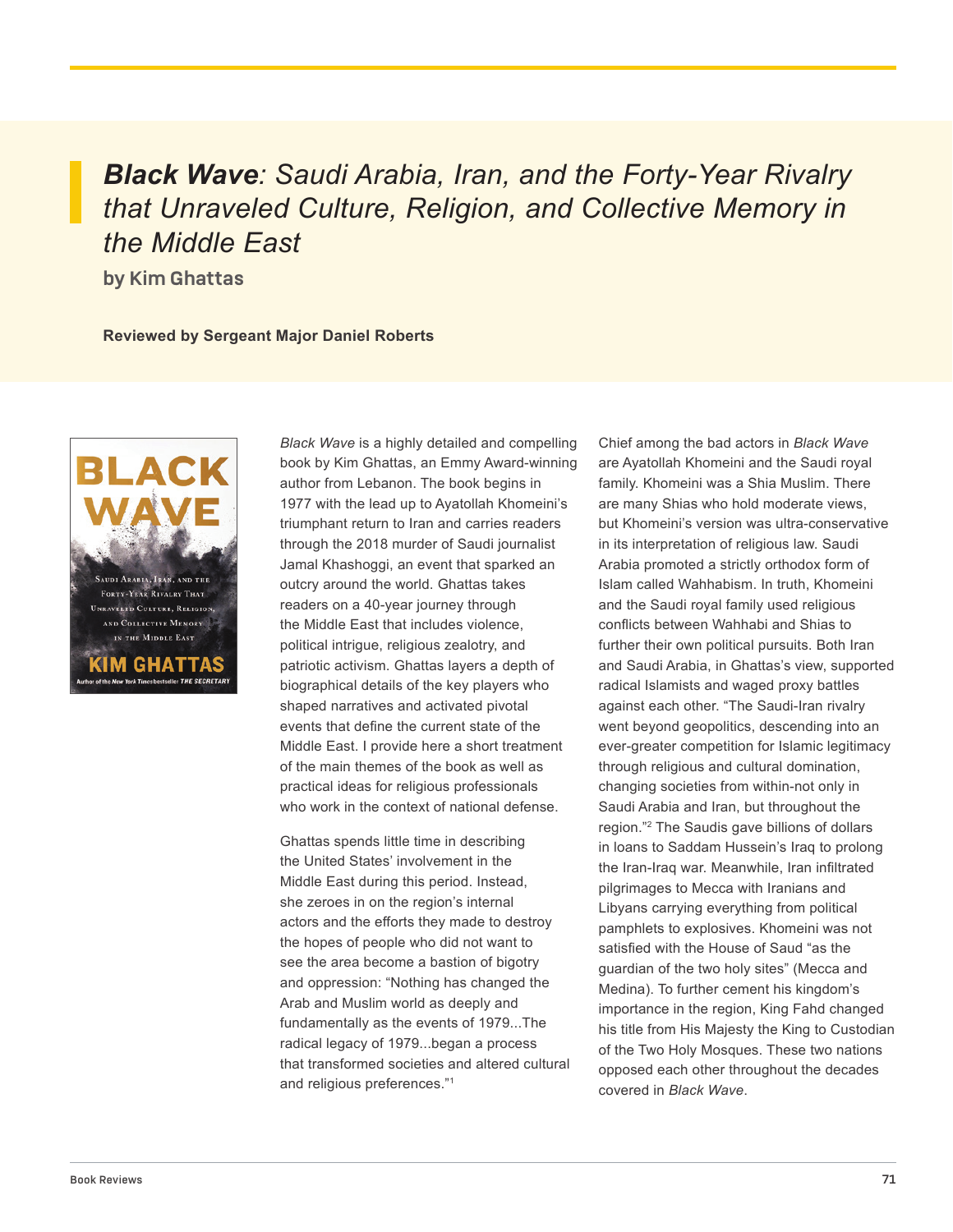Political leaders of other nations in the region contributed to the morass of violence and despotism. Saddam Hussein of Iraq; Hafez al-Assad, president of Syria who was later followed by his son, Bashar al-Assad; and Muammar al-Gaddafi, ruler of Libya, lavished wealth on their favorite clerics and militant groups while suppressing the rights of their other citizens. Ghattas describes Saddam's despotic activities that seemed to be repeated in other countries:

Saddam became the fifth president of Iraq. He went on to crush anyone who represented an alternative. He squeezed the Shias tighter, expelling hundreds to Iran, putting clerics under house arrest. They had no recourse anymore against the brutality of the Baath regime. They were now stuck between two crazy men: Saddam and Khomeini. The Iraqi president also dismantled the backbone of progressive Iraq society, the left, by harassing and jailing people in droves: intellectuals, professors, journalists, artists, women activists all went into exile.<sup>3</sup>

For religious professionals, several important ideas emerged in *Black Wave*. While religion can offer truth perspectives, elevate the soul, revitalize a community, and heal relationships, it can also be used for dark purposes. The term, "black wave" in the book's title refers to the takeover of much of Middle Eastern culture and religion by fundamentalists who waved black flags, diminished the opportunities of women, enforced strict dress codes, eliminated entertainment of all kinds, enacted the most stringent interpretations of Islamic law, and handed out corporal punishment. These groups were led, coached, and supported by religious leaders who disregarded previouslyestablished theologies to issue new

fatwas that justified and promoted violence and tyranny. The value of the lesson offered here should not be missed: the force of religion in the hands of highly revered religious leaders who cannot be questioned may be used as a cudgel to bludgeon the innocent and incite evil.

Ghattas elucidates the rivalry between two coalitions of forces that is at the heart of relations in the Middle East. On one hand are the academics, entertainers, and journalists who see the Middle East as a region rich in history, art, and scholarship, but also as lacking freedom for all. In a sorrowful summary, Ghattas describes these individuals as:

Intellectuals, poets, lawyers, television anchors, young clerics, novelists; men and women; Arab, Iranian, and Pakistani; Sunni and Shia; devout, some secular, but all progressive thinkers who represent the vibrant, pluralistic world that persists beneath the black wave. They are the silenced majority, who have suffered immensely at the hands of those who are relentlessly intolerant of others, whether wielding political power or a gun.4

These groups are pitted against the coalition of militant groups, religious zealots, and dictators who are willing to resort to violence, religious dicta, and fiscal corruption to transform the region through their own lust for power and control. Ghattas illustrates these complicated dynamic in part through her discussion of The Liberation Movement of Iran (LMI), a somewhat moderate revolutionary group that was eager to guide Khomeini's government into an orthodox theocracy but found itself on the sidelines. Seeing the writing on the wall, that Khomeini was far more interested in supporting militant activities

in an effort to take over the entire Middle East with his version of Islam, some LMI members, such as its founder Mehdi Bazergan, moved into his camp. The factions seeking to impose a puritanical version of Islam were well funded by the governments of Iran and Saudi Arabia through a variety of secret funds and investments in media outlets and religious schools. The professors, Imams, journalists, businessmen, and activists who benefited from truckloads of cash flowing into the region were expected to promote ultra-conservative Islamic views. Ghattas chronicles the fates of those who did not meet this expectation; those who refused were censured, fired, jailed, tortured, or assassinated.

This struggle between the coalitions played out through international warfare, murder, and national rivalry across the Middle East. The war for the hearts, minds, resources, and political systems of people in the Middle East pulled in Iraq, Pakistan, and Syria and others throughout the region. No one seemed to remain untouched from the impact of exploding bombs, religious intolerance, and political savagery. The conflict precipitated the loss of free thinking, the destruction of promising careers, the stifling of liberal arts, and the death of innocent bystanders. To tell part of this story, Ghattas focuses on Farag Foda, a secular intellectual and "thorn in the side of Islamists...was working to build a secular party, Al-Mustaqbal, the Future, bringing together Muslims and Christians."5 Foda's day of reckoning came in 1992:

They couldn't even face him when they killed him...He was coming out of his office with his son and a friend, in a residential suburb of Cairo. Two illiterate men who had never spoken to him or read his work sped by on a motorcycle and fired seven bullets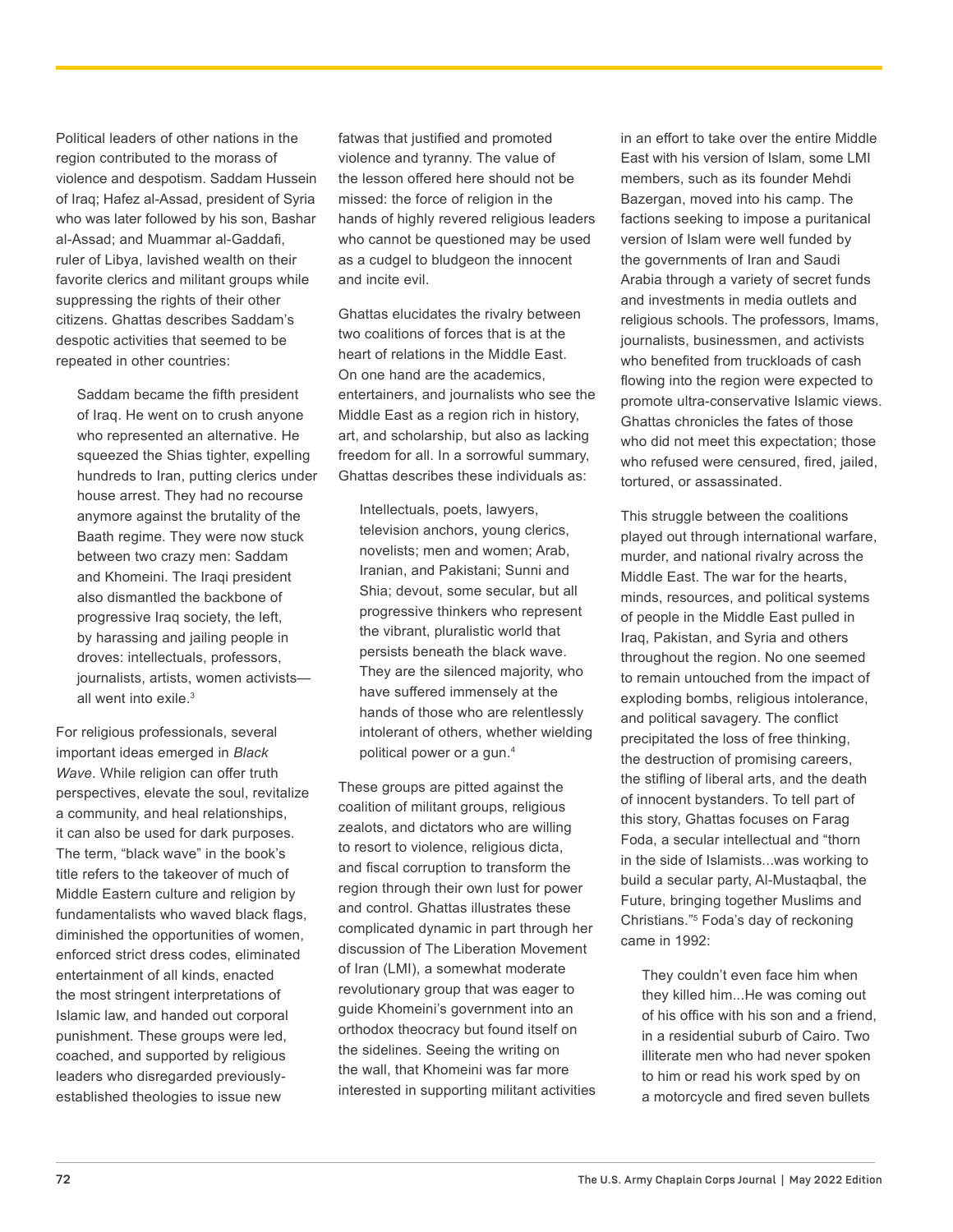into his back. They shot and injured his fifteen-year-old son, too. They were simply following orders. Safwat Abdel Ghani, detained but never charged in the plot to kill Sadat, had passed on a message through his lawyers to recruit the killers.<sup>6</sup>

Of particular interest for religious professionals is Ghattas's deep engagement with the variety that exists within a single religion. By diving deeply into political and religious fractures in the Middle East over the past 40 years, Ghattas illustrates some ways that divisions within a religion can be just as keenly, even violently, felt as the gulfs between different religions. Ghattas writes about the many variations and interpretations of Islamic doctrine to situate her discussion. Her attention to the sheer variety of ways of constructing and practicing Islam is crucial. A large number of people in the West have not bothered to learn about Muslim beliefs; for them, there is only one version of Islam—the violent kind that is often highlighted by the media and Western politicians. Many of the book's figures who stood on the side of freedom, academia, entertainment, and journalism are dedicated Muslims. They maintain some version of religious dress codes, offer daily prayers, maintain families and lifestyles in accordance with Islamic principles, and love Allah. These adherents do not believe that being a Muslim means choosing between the beauty of the world and religious commitment. My experience of reading the book underscores for me that in the interest of humanity, community, and pluralism, all people should remember

that Muslims should not be painted with a broad prejudicial brush, there are a variety of sects in any given religion.

Finally, *Black Wave* illustrates that corruption and greed are not merely problems in politics or business. The book demonstrates the possibility that when religion is entrusted to the hands of fallible people, it can be appropriated for evil ends. The experience of reading the book leads me to note that religion is an important part of the human experience and should not be discarded because some use it to harm others. Neither should a small number of religious leaders be given carte blanche authority to dictate every aspect of human life. Religious authority is at its best when it is invested in a community of diverse leaders who speak both for themselves and the faithful at large.

**Sergeant Major Daniel Roberts** currently serves as the Chief Religious Affairs NCO in the U.S. Army Reserve Command Chaplain Directorate. SGM Roberts earned his doctorate in Management in Organizational Leadership with a specialization in Information Systems Technology from the University of Phoenix and holds an M.S. in Information Systems, as well as a B.A. in Management and Ethics. His published works include "Male Chaplains and Female Soldiers: Are There Gender and Denominational Differences in Military Pastoral Care" (2020; Roberts & Kovacich; Journal of *Pastoral Care and Counseling*) and "The Comprehensive Female Soldier Support Model" (2017; Roberts, Kovacich, and Rivers; Journal of *Health Care Chaplaincy*).

#### NOTES

1 Ghattas, *Black Wave*, 2. 2 Ghattas, *Black Wave*, 2. 3 Ghattas, *Black Wave*, 86-7. 4 Kim Ghattas, *Black Wave*: Saudi Arabia, Iran, and the Forty-Year Rivalry That Unraveled Culture, Religion, and Collective Memory in the Middle East (New York: Henry Holt and Co., 2020), 3.

5 Ghattas, *Black Wave*, 189. 6 Ghattas, *Black Wave*, 190.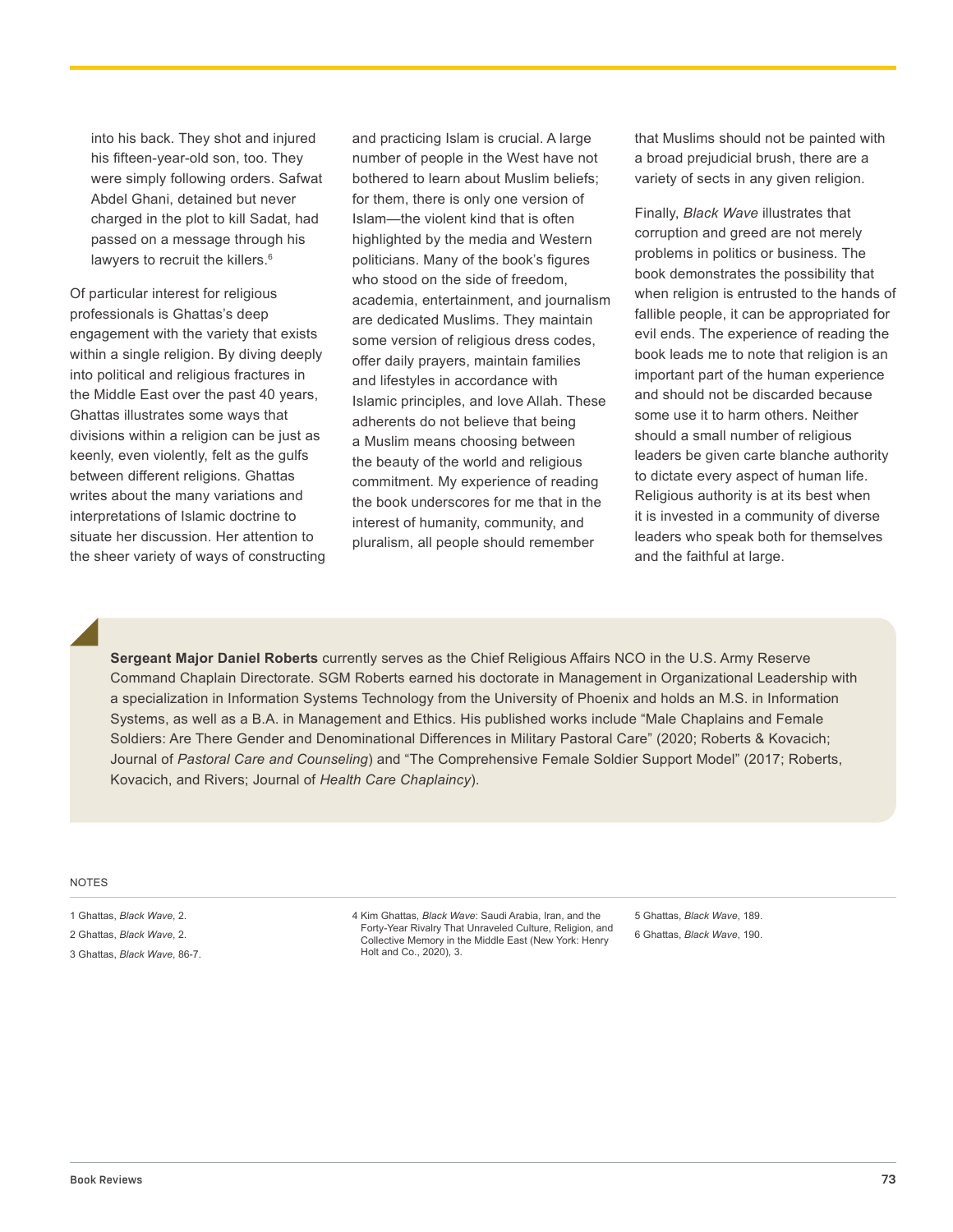# *The Daughters of Kobani: A Story of Rebellion, Courage, and Justice*

**by Gayle Tzemach Lemmon**

### **Reviewed by Major Jessica Dawson**



Writing about war has largely been consigned to men. So too, writing about women and war has also been the realm of men. The male experience has defined war. When women enter this domain, it is as an interloper, an outsider—someone who does not belong. And yet, some of the most important books about the over 20 years of conflict in Iraq, Afghanistan, and now Syria, are by women. Gayle Tzemach Lemmon's *The Daughter of Kobani* is a critical new addition to the growing body of work about war written by women, and, in this important case, about women.

*The Daughters of Kobani* tells the story of several women—commanders and soldiers on the front lines of the fight against the brutally violent Islamic State in Syria and Iraq (ISIS). The books foregrounds the women's experiences and biographies; these critically important stories are about what led them to enter the fight against ISIS and their struggles during that fight. The book focuses on several commanders: Nowruz, a commander of a Women's Protection unit, Roida, a subordinate commander in a Women's Protection Unit, Rojda's childhood friend, Azeema, who ISIS attempted to kill multiple times due to her skill with a sniper rifle, and Znarin, a soldier on the front lines. These women chose to engage on the battlefield because of something that many middle class women in America never directly experience: the need to use violence to defend themselves and their loved ones against brutal enslavement if they fail.

Lemmon makes clear that the Women's Protection Units do not seek to turn the women into men—instead the units focus on making them skilled fighters in their own rights. How women engage in war in ways that are both similar to and different from their male counterparts goes unspoken in this book. Azeema is a thorn in ISIS's side—they continually try to kill her because she represents feminine lethality. Azeema's skill with a sniper rifle is key to keeping ISIS fighters from the surety they need to support their ideology: if, as ISIS claims, women are so inferior, how does this one keep picking them off one after another? Her success on the battlefield also singles her out as an important symbolic target. ISIS nearly succeeds in killing her twice. Her dedication to leading her team, however, is something that any soldier can understand. The men she serves with also taunt ISIS, at one point they dare ISIS to come for her. The men she serves with are loyal both to her and to the ideas for which they fight: freedom not just for themselves, but also for the women fighting alongside them.

Intertwined with facts about the war, the terrain, and ISIS brutality are the stories of women who balance family and war. Rojda's mother calls her every day to make sure she is still alive. While her mother does not approve of her presence in the war, she does not cut her daughter out of her life. In one potent moment, Lemmon describes Rojda answering the phone so her mother can hear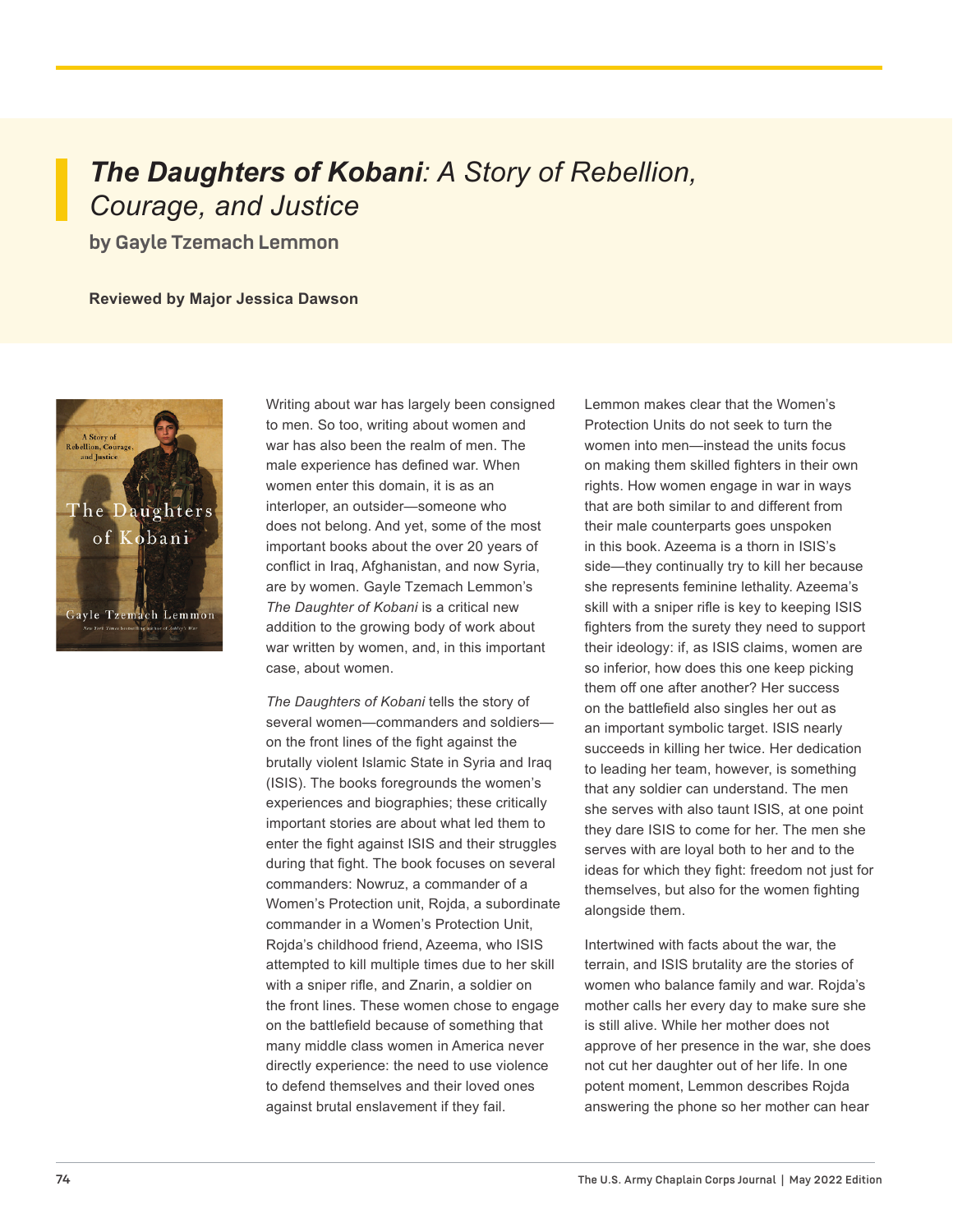the sound of gunfire to let her know she cannot talk. But Lemmon conveys the sense that Rojda's roles as a soldier and daughter are deeply intertwined: she inhabits both identities at once. Even in the middle of a firefight, she responds to her mother's need to know that her daughter is still alive by answering her phone.

Znarin's story began with heartbreak prevented from finishing her education and denied the freedom to marry a man she loved, she fights for the very nation that kept her from both things. By "nation," I mean a people with a shared sense of self and stories, not a nation state—the Kurds still struggle to gain that marker of international legitimacy. And yet, they are a nation that is split across borders. These two heartbreaks lay the seeds of Znarin's awakening. She begins accompanying other women to meetings of the Congress Star, learning about women's rights, and engaging with the work of Abdullah Ocalan, a man declared a terrorist by Turkey but who is a hero to many of the Kurds fighting for their right to self-governance.

Facing the threat of enslavement and worse by ISIS, the Women's Protections Units were both a radical political experiment and an on the ground necessity. The women, arguably, had much more to lose should ISIS win they wanted to be at the forefront of the fight against ISIS so that when they won, they could fight for their own liberation inside the nation they fought to build. The ideology advocated by Ocalan served as their watchword: he argued that civilization had been built on the enslavement of women and society must treat women equally if it is to be just. These women embody the powerful feminist idea that the personal is political but they also coopt more traditionally masculine ideals of citizen

soldiers: by shedding blood in the fight against ISIS, they lay claim to their equal role in the nation that comes after.

Juxtaposed to Lemmon's detailed descriptions of these women are the faceless ISIS fighters, men made banal by their brutality and their smallness. These men joined a movement that was centered on violence, cruelty, and torture. They cannot fathom a world where a woman gives orders or is in command of her own life. Central to their ideology is the brutal enslavement, not only of women, but of anyone who they deem inferior and unworthy. This is the ideology of weak men who are afraid to live in a world that they are required to share with others. The Kurds, as Lemmon describes these women, have demonstrated is the strength of their position—their values are based on shared sacrifice, courage, and equality. That strength is also demonstrated in their willingness to die for others, not in a willingness to inflict hurt, pain, and suffering on others. In that difference lies the starkest distinction between the small, weak men of ISIS and the nation that rises from fighting it: one uses violence to dominate, the other uses it to protect.

To illustrate this: *The Daughters of Kobani* spends a large portion of the book laying out the geopolitical complexities of the Syrian Civil War that gave rise to ISIS as well as the realities of terrain, logistics, and other aspects of fighting a war against a larger, more well-equipped force. It moves seamlessly between the high-level geopolitical discussions to the more local concerns about terrain and tactics. While the political context is critical to understanding the local significance of each city and town, I wish the author spent more time with the women and how they interacted with their peers,

particularly their male counterparts. There certainly are glimmers of this dynamic throughout the book, but it does not feel like the central focus. Perhaps that is the book's greatest strength: it does not spend time on proving that women belong or unpacking how men feel about it. It simply operates from the position of reality: these women are frontline fighters in a brutal urban conflict. They are soldiers, who are driven to fight by factors that are tried to their status as women. Their competence, courage and commitment speak to their fit on the battlefield.

The most powerful moments in the book are the quietest. When the women liberate towns and meet some of the women who had been brutalized by their captors, what the significance of their role as women soldiers becomes achingly clear to them. Though they are hardened by war, theirs is a war that comes with clarity of purpose and comradery that many American veterans of Iraq and Afghanistan hunger for long after they return home. American Iraq and Afghanistan vets was sometimes acutely felt a lack of purpose when they came home to a nation that barely realized we were still at war. For the daughters of Kobani, their purpose links the battlefield to the political sphere in especially meaningful and clear ways. They know what their sacrifice has provided—they have shed their blood for a new constitution, one that enshrines their status as equals before the law.

The fight against ISIS may be in its waning days, but the ideology that ISIS represents is still very much present around the world in a variety of incarnations. The idea that men's rightful place is to dominate women is a powerful drug, one being seeded into boys and men through memes and toxic online forums that tells them that women and